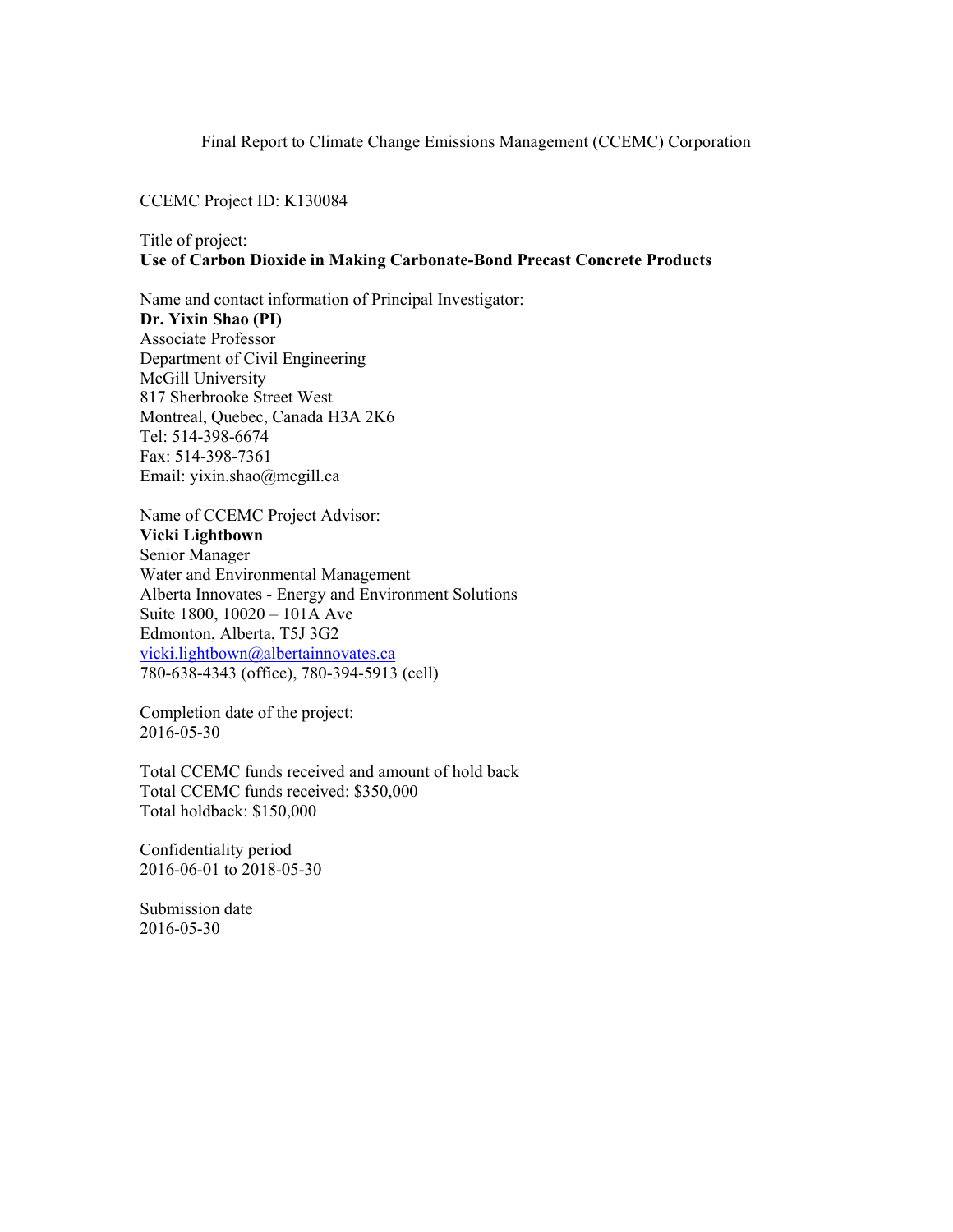# **Table of Contents**

### **Final outcomes report (Non-confidential)**

| 1. |                                                                                                                  |  |
|----|------------------------------------------------------------------------------------------------------------------|--|
| 2. |                                                                                                                  |  |
| 3. |                                                                                                                  |  |
|    |                                                                                                                  |  |
|    |                                                                                                                  |  |
|    |                                                                                                                  |  |
|    | 3.1.3. Unreinforced products: concrete blocks with 100% Portland cement ---------------------------- 5           |  |
|    | 3.1.4. Unreinforced products: concrete blocks with 75% cement and 25% SCM ------------------------ 5             |  |
|    |                                                                                                                  |  |
|    | 3.1.6. Reinforced products: concrete pipes, concrete slabs and concrete railway crossties ------------ 6         |  |
|    |                                                                                                                  |  |
|    | 3.2.1. Carbonate aggregates produced from steel slag by carbonation activation ----------------------- 9         |  |
|    | 3.2.2. Carbonate aggregates with other materials and the use of nodulizer ------------------------------ 9       |  |
|    | 3.2.3. Carbonate aggregates produced from APC residues by carbonation activation ----------------- 10            |  |
|    |                                                                                                                  |  |
|    | 3.3 Task 3 on production of low cost CO <sub>2</sub> using 3H self-concentration absorption technology ------ 11 |  |
|    |                                                                                                                  |  |
|    |                                                                                                                  |  |
|    |                                                                                                                  |  |
|    |                                                                                                                  |  |
|    |                                                                                                                  |  |
|    |                                                                                                                  |  |
| 5. |                                                                                                                  |  |
| 6. |                                                                                                                  |  |
| 7. |                                                                                                                  |  |
|    |                                                                                                                  |  |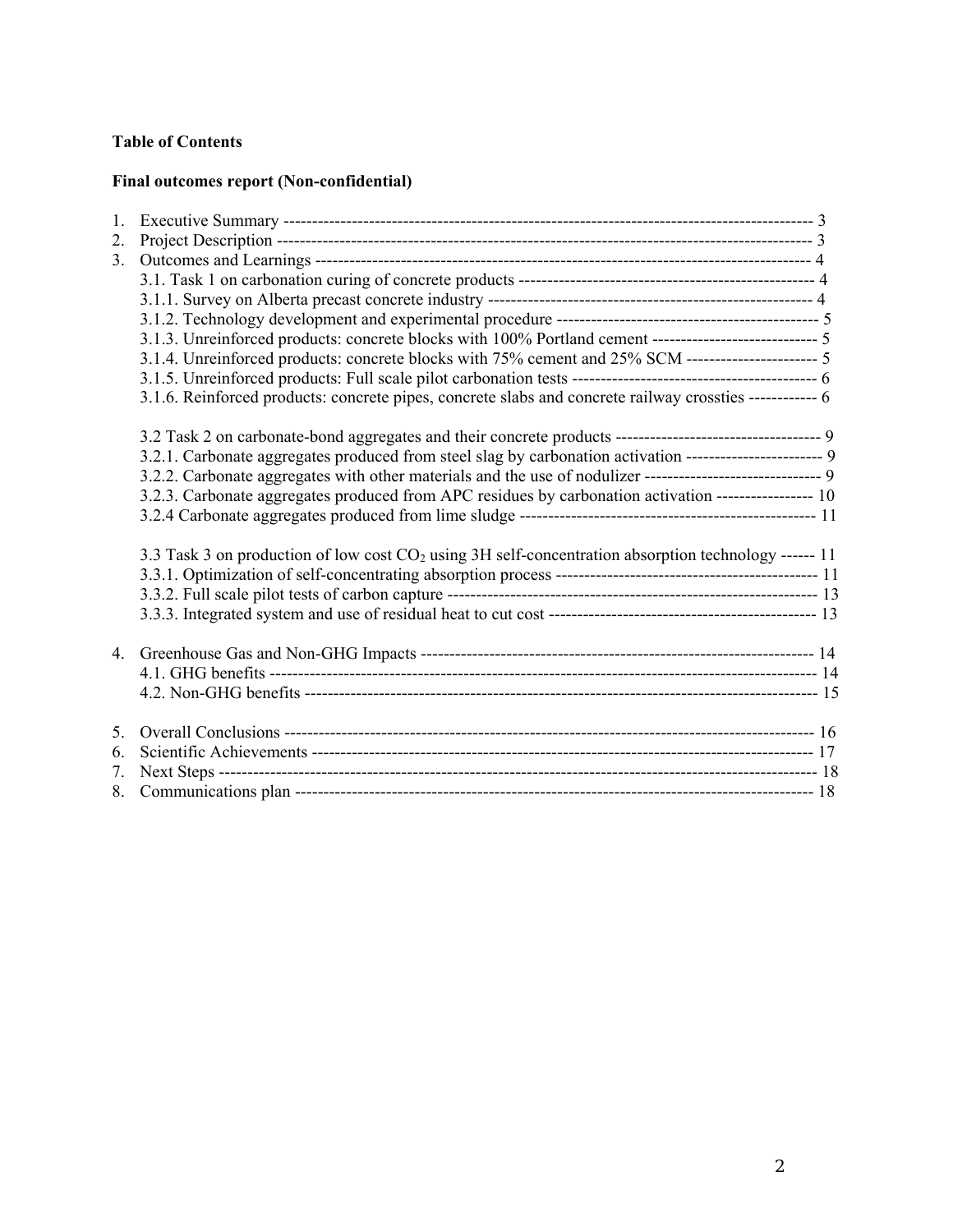#### **1. Executive Summary**

This project is to explore the possibility of using the existing precast concrete production for carbon capture, utilization and storage (CCUS) in Alberta. The target of carbon dioxide utilization is 1 million ton per year. To maximize the carbon uses in concrete production, both cement matrix and aggregates are examined for their reactivity with carbon dioxide and carbon storage capacities. Artificial aggregates are manufactured using calcium-rich industry wastes and activated by carbon dioxide on site where the wastes and CO2 are produced. The manufactured aggregates will replace natural sand and stones for concrete production. The making of artificial aggregates serves not only as the carbon storage. It also reduces waste landfill, promotes waste utilization, reduces natural resource consumption and performs heavy metal sequestration. The carbonate aggregates are then shipped to precast concrete plant to mix with cement binder to make concrete through secondary carbonation of cement matrix. In order to prepare for commercial production, the standard industry mixture proportion and product forming procedure are strictly followed so that the results can be applied to commercial production immediately. The main change is that the conventional steam curing will be replaced by carbon dioxide curing at precast plants. The final products have demonstrated a unique carbonate bond. The carbonated precast has shown mechanical performance comparable to the conventional products by steam curing and demonstrated much improved resistance to freeze-thaw cycling, chloride penetration, and efflorescence formation. This is attributed to the formation of carbonate precipitation and the refinement of pore structure due to carbonate bond. It is expected that the carbonated precast products can have a longer service life. This project also involves the development of carbon capture and separation technology for producing low cost and high purity carbon dioxide for concrete utilization. Without low cost  $CO<sub>2</sub>$ , it is impossible to implement the production in full scale. With the innovative self-concentrating absorption technique and residual heat utilization in an integrated system, the high purity  $CO<sub>2</sub>$  can be produced with energy consumption of 1-1.2 GJ/t  $CO_2$  and at a cost about \$10-20/t  $CO_2$ , making carbonation process competitive to steam.

#### **2. Project Description**

Unlike the steam curing that accelerates the formation of calcium silicate hydrate (CSH) bond, carbon dioxide curing produces calcium carbonates. The formation of carbonate bond requires the candidate materials be rich in calcium silicate compounds in any polymorph forms. The reactions of tri-calcium silicates and di-calcium silicates with carbon dioxide are given in Eqs (1-2). The final products are hybrid of calcium-silicate-hydrates (CSH) and calcium carbonates ( $CaCO<sub>3</sub>$ ). The increase in carbonation degree will increase the percent of carbonates and decrease the calcium to silica ratio in CSH.

$$
2(3CaO \cdot SiO_2) + 3CO_2 + 3H_2O \rightarrow 3CaO \cdot 2SiO_2 \cdot 3H_2O + 3CaCO_3 \tag{1}
$$

$$
2(2CaO \cdot SiO_2) + CO_2 + 3H_2O \rightarrow 3CaO \cdot 2SiO_2 \cdot 3H_2O + CaCO_3 \tag{2}
$$

The carbonate bond can also be achieved from carbonation of hydration products such as calcium silicate hydrates and calcium hydroxide as given by Eqs (3-4):

$$
Ca(OH)_2 + CO_2 \rightarrow CaCO_3 + H_2O \tag{3}
$$

$$
3CaO \cdot 2SiO_2 \cdot 3H_2O + 3CO_2 \rightarrow 3CaCO_3 + 2SiO_2 + 3H_2O \tag{4}
$$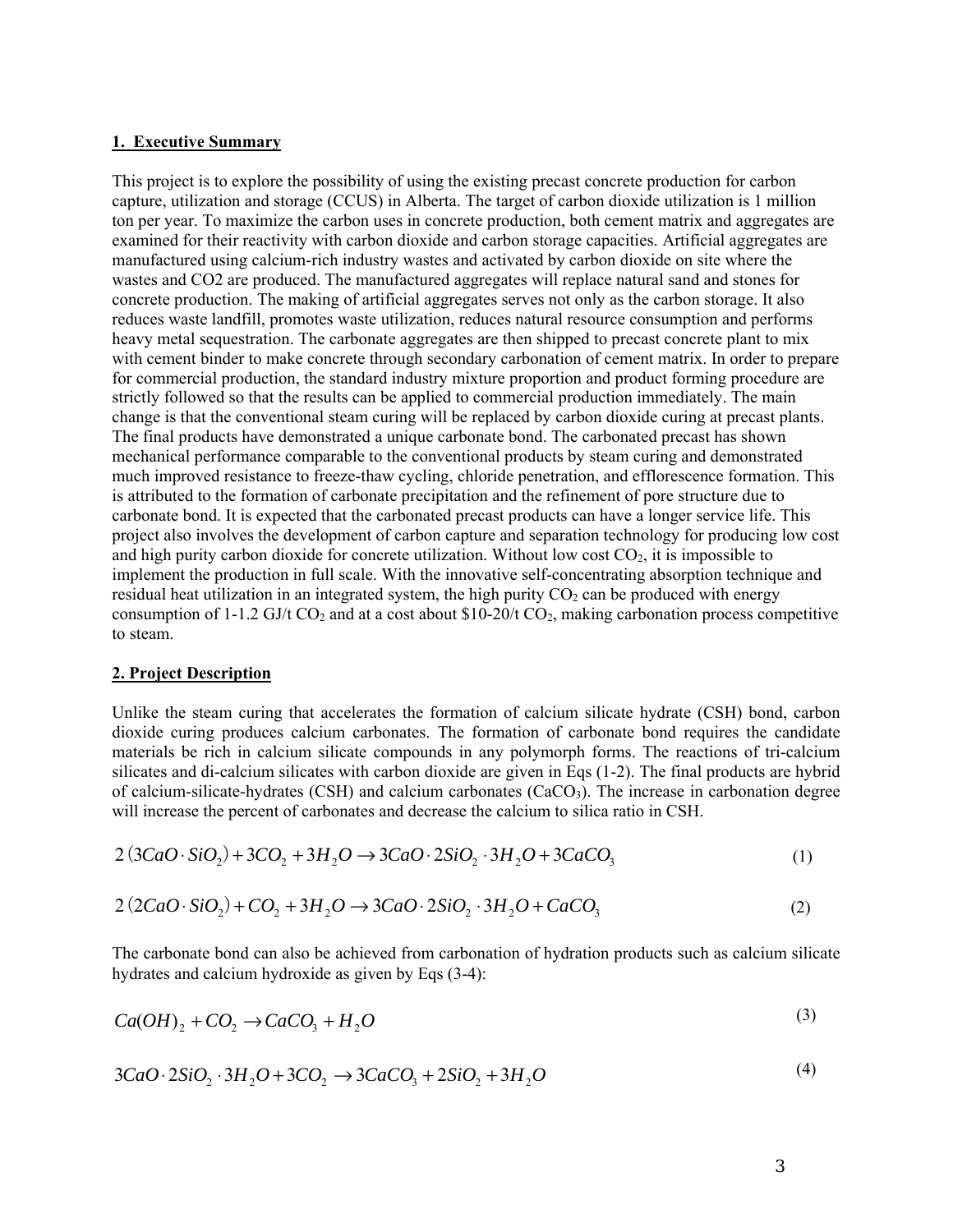It is clear that carbonation reaction of calcium silicates and hydration products is a  $CO<sub>2</sub>$  sequestration process. Carbon dioxide will be converted to thermodynamically stable calcium carbonates and can be permanently stored in concrete products. To maximize the carbon sequestration in concrete, both cement binder and aggregate filler are considered as reactants to uptake carbon dioxide and produce carbonate bond construction products. Aggregates count for 80% by mass in a concrete. Natural aggregates are not carbon reactive. However many industry wastes contain calcium silicate that can be activated by carbon dioxide to develop strength and make artificial carbonate aggregates. Concrete is the most used man-made material. If both binder and filler in concrete can store carbon dioxide, the carbon utilization capacity of concrete can be significantly enhanced. On the other side, concrete is sensitive to the price change. Because of the quantity used in a project, small increase in production cost due to the carbon utilization will lead to a jump in total cost. Therefore production of low cost  $CO<sub>2</sub>$  is crucial to the carbon utilization in concrete. The final cost involving carbon utilization shall be comparable to conventional process such as steam curing.

The project has two objectives: 1) to maximize the carbon uptake in concrete products by carbonation of both artificial aggregates and their concretes and 2) to produce low cost carbon dioxide from flue gas for concrete utilization. The ultimate goal is to develop a process that can consume 1 Mt  $CO<sub>2</sub>/year$  in Alberta using the existing precast concrete products. This project is special in that the process developed is an integrated and self-sustained system including carbon capture and utilization. Without a low cost  $CO<sub>2</sub>$ , utilization in concrete is not feasible.

Three tasks are carried out:

- Task 1 is to promote carbon uptake in cement to 20-30% on a dry cement basis to form a carbonate bond in a variety of precast concrete products;
- Task 2 is to promote carbon uptake by calcium silicate wastes to 10-30% by mass for making carbonate aggregates out of industry wastes for concrete uses;
- Task 3 is to produce low cost  $CO<sub>2</sub>$  using 3H self-concentration absorption technology and develop a capture-utilization integrated system for carbonate aggregate production.

# **3. Outcomes and Learnings**

#### **3.1. Task 1 on carbonation curing of concrete products**

#### *3.1.1. Survey on Alberta precast concrete industry*

Survey on Alberta precast concrete industry was performed. Precast products produced in Alberta include the unreinforced products and the reinforced products.

**Unreinforced products** include masonry blocks, paving stones and retaining walls. They have no steel inside and can be carbonated to a high degree of carbon uptake. The precast products are mass produced, cured by steam and excellent candidates to receive carbonation for fast curing and carbon storage. There are approximately 10 producers in Alberta that are making those unreinforced products. Based on the annual market report by Canadian Concrete Masonry Producers Association (CCMPA), western Canada produces 6 million units of equivalent dimension of 20-cm as hollow blocks. Alberta is the bulk producer. Its annual capacity is about 5 million units. In average, Alberta block industry consumes 0.009 million ton (Mt) of cement per year and 0.072 million ton (Mt) of aggregates per year.

The **reinforced precast products** are structural concretes reinforced by steel. The typical products used in Alberta include the concrete pipes, piles, hollow core panels, sandwich panels, benches, barriers, manholes, fire walls, septic tanks, culverts, concrete fence, and architectural components. Because of the steel reinforcement, the reinforced products have to be processed under a controlled carbonation to avoid accelerated corrosion. Precast products are mass produced and usually require steam curing after casting. They are excellent candidates for carbon utilization through the carbonation curing in place of steam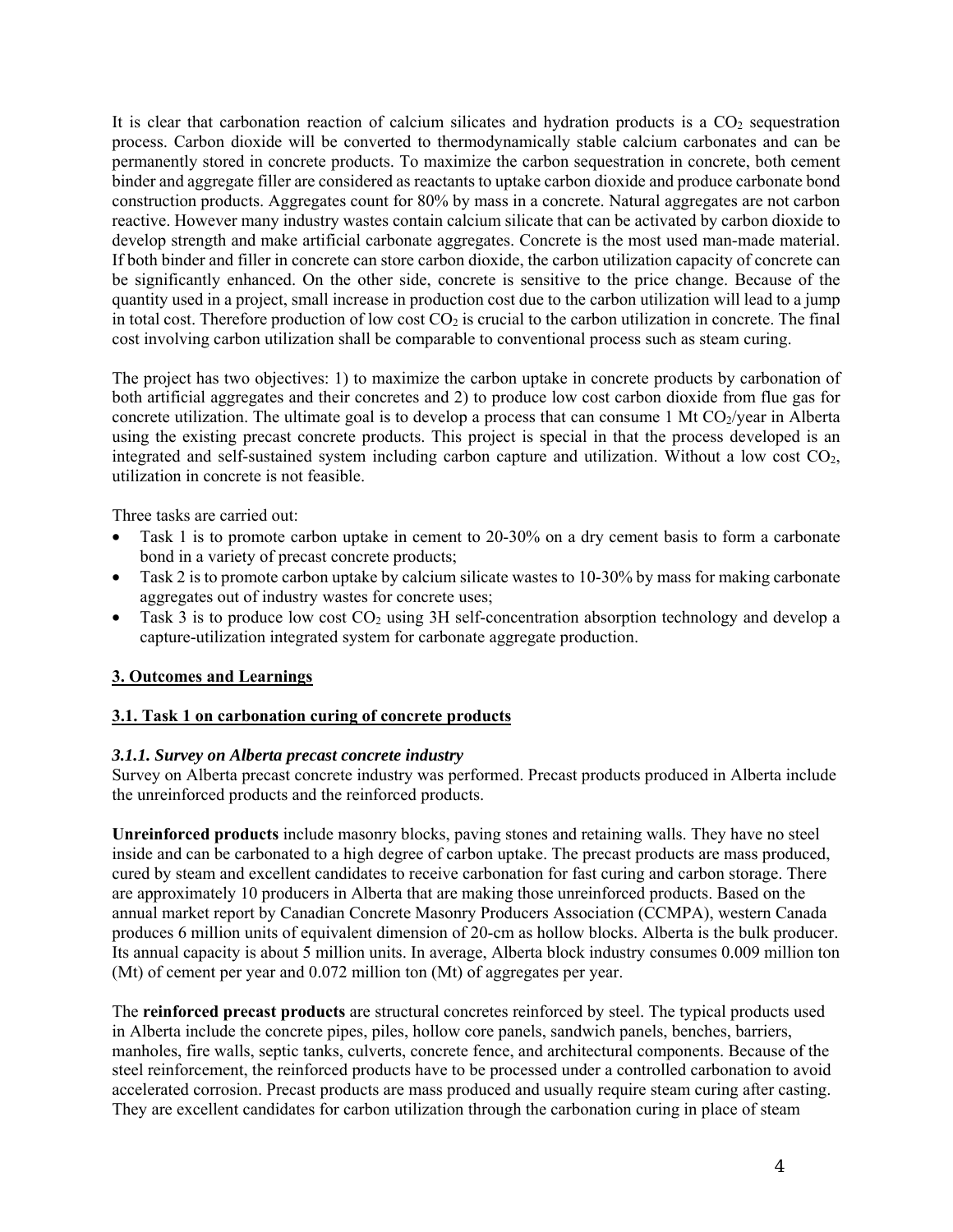curing. Alberta annul cement production is about 2 Mt by two major producers: Lafarge and Lehigh Hanson. Approximately 25% of the cement is used in precast products. It is about 0.5 Mt cement per year. The corresponding concrete will reach 3.3 Mt for precast products with 15% cement content (assuming the typical ratio of cement:aggregate:water = 1:5:0.5). The aggregates needed for precast concrete is about 2.5 Mt.

### *3.1.2. Technology development and experimental procedure*.

A unique process has been developed to promote carbon uptake by Portland cement binder to make carbonate-bond concretes using the existing process and the well-developed market. It involves hydration-carbonation-rehydration. After precast concretes are cast formed by vibration, the products are preconditioned in an open air for preset hydration to remove part of free water and create capillary space for gas diffusion and carbonate precipitation. After preset, the products are placed into a carbonation chamber for curing. After carbonation curing, precast products will be sealed for subsequent rehydration.

### *3.1.3 Unreinforced products: concrete blocks with 100% Portland cement*.

Prototype production of 20-cm blocks using carbonation process was carried out at commercial block plant. A small scale carbonation curing chamber was set next to the production line. Both commercial normal weight and lightweight 20-cm blocks were produced from the production line. Ten for each were cured in carbonation chamber and the rest of the batch was cured in an autoclave by high pressure steam. The compressive strengths of the blocks were tested using both carbonated and steamed blocks as comparison. The normal weight blocks with granite aggregates weigh 16.8 kg each and lightweight blocks with expanded lightweight aggregates weigh 14.5 kg each. The normal weight block has shown a higher carbon uptake than the lightweight blocks based on the cement content. The corresponding average carbon dioxide mass is 304 g in each normal weight block and 315 g of  $CO<sub>2</sub>$  in each lightweight block. The absolute carbon take is higher in lightweight block since each lightweight block contains more cement (1.94 kg each) than normal weight block (1.63 kg each). The carbon uptake is measured by comparing the mass of the blocks before and after carbonation. With the reference to the cement content, the carbon uptake is 18.6% in normal weight concrete and 16.1% in lightweight concrete. It is challenging to carbonate the full-size blocks through the thickness. The teste results had shown that the carbonated blocks have higher compressive strength than the autoclaved blocks. The difference is more apparent in normal weight concrete. This prototype demonstration is an important milestone for the project to promote full scale production.

# *3.1.4 Unreinforced products: concrete blocks with 75% cement and 25% SCM (fly ash/iron slag).*

Second small scale carbonation test was performed on concrete blocks with fly ash or slag. Modern concrete is always made with supplementary cementitious materials (SCM), such as fly ash or iron slag, to reduce the cement content and improve the durability. SCM is a pozzolanic material, requiring calcium hydroxide (CH) to activate the pozzolanic reaction. The conventional hydration is CH producing reaction which is beneficial for the use of SCM. However carbonation is CH consuming which could be contradictory to pozzolanic reaction. A study was carried out to examine the relationship between the pozzolanic and carbonation reactions and to address the concern if concrete with SCM can be treated by carbonation.

Two commercial SCM materials were employed. They are Lafarge Newcem and NewcemPlus. The Newcem is composed of 100% GGBF (ground granulated blast furnace) slag and NewcemPLus is composed of 50% GGBF slag and 50% fly ash. Three concrete batches are investigated:

A: 100% OPC concrete with hydration and carbonation

B: 75% OPC + 25% Newcem concrete with hydration and carbonation

C: 75% OPC + 25% NewcemPlus concrete with hydration and carbonation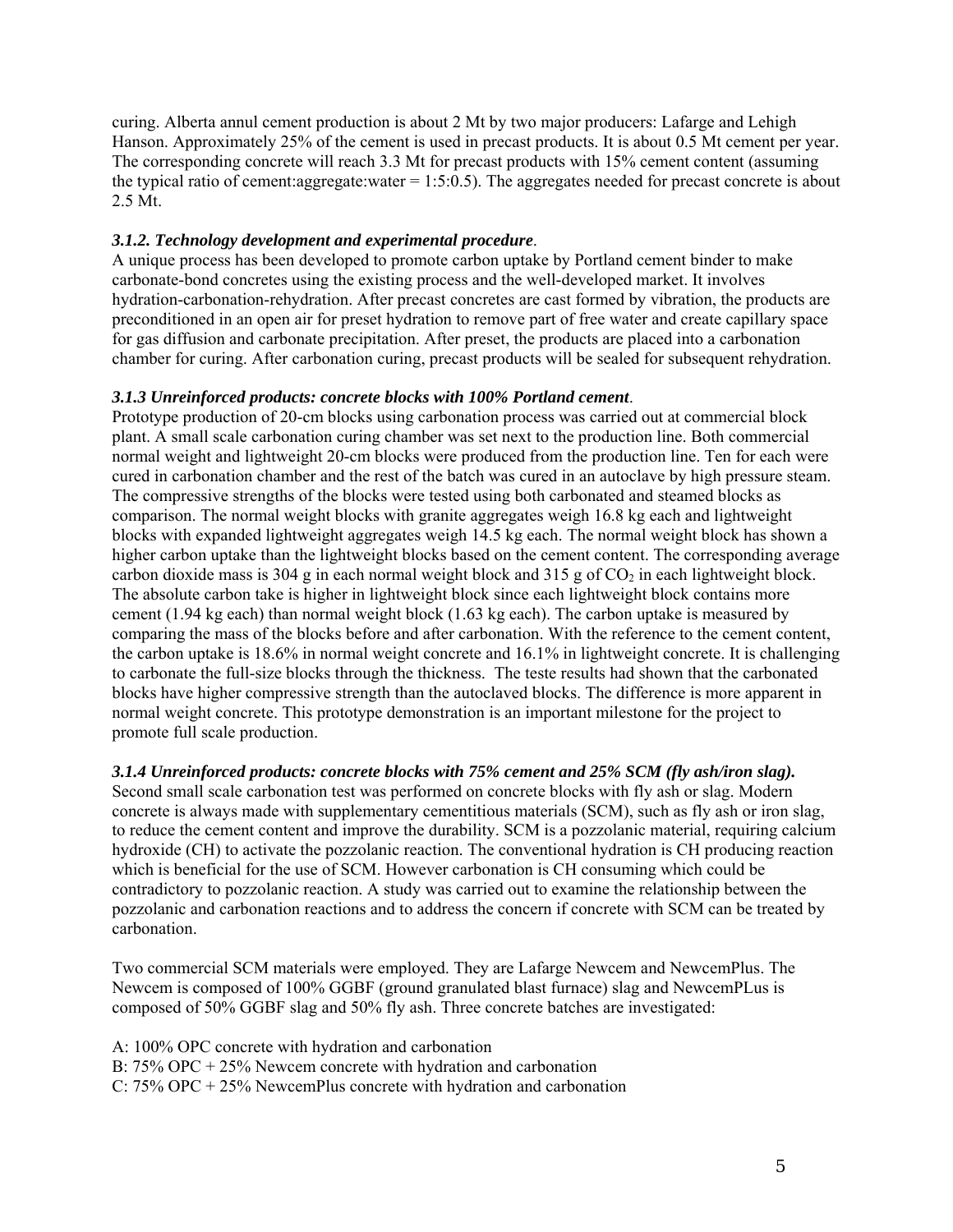For each concrete, both hydration and carbonation curing were applied. Degree of carbonation was slightly decreased due to the addition of SCM since Newcem and NewcemPlus were not carbon reactive as comparison to OPC. Based on total cementitious binder, the carbon uptake was 18.1% in OPC, 17.7% in concrete with 25% Newcem and 15.7% in concrete with 25% NewcemPLus. They are calculated based on dry cement used in the product. The increase in 90-day strength by hydration in Batch B and Batch C in comparison to Batch A is indicative of pozzolanic reaction. Carbonation has doubled the 1-day concrete strength in all three batches, but reduced the 90-day strength in Batches B and C by 10% due to the decreased pozzolanic reaction in subsequent hydration. It is clear that pozzolanic reaction after carbonation can still proceed. The reaction degree can be affected by carbonation. However carbonation can have added value to durability enhancement in addition to carbon utilization.

After laboratory investigation, the full-size 20-cm blocks with 25% fly ash or GGBF slag as additive are also carbonation produced. Each block can uptake about 0.2 kg  $CO<sub>2</sub>$  which is lower than 0.3 kg in the blocks made from 100% Portland cement. This is because only 75% Portland cement is used in binder. However the 28-day strength has reached 35 MPa which is comparable to blocks with 100% Portland cement. It is evident that blocks can be made with 25% supplemental cementitious materials (SCM) with carbonation treatment. It will significantly reduce the carbon emission by using less cement and storing more carbon dioxide in comparison to steam-produced blocks.

#### *3.1.5 Unreinforced products: Full scale pilot carbonation tests.*

Full scale pilot tests were performed at commercial block plant in fall 2015. The carbonation chamber has the capacity to do carbonation curing of 4200 units with 20-cm standard size blocks per kiln. On average, the normal weight 20-cm blocks can uptake about 426 to 444 g per block and gain a strength of 34 to 39 MPa. The normal weight 20-cm blocks with 25% SCM performed as well as the block with 100% Portland cement. Its  $CO_2$  uptake has reached 410 g/block and the strength 35.5 MPa, comparable to reference blocks with no SCM. High strength blocks have shown highest uptake (460g CO<sub>2</sub>/block) and highest strength (57.4 MPa). The carbonated blocks are stronger than traditional autoclave products. The first of its kind full scale pilot tests have demonstrated that high uptake and high strength blocks can be produced with carbon dioxide. Therefore it is possible to replace steam process with benefits.

#### *3.1.6 Reinforced products: concrete pipes, concrete slabs and concrete railway crossties*.

The second product group to be explored for carbon utilization is the steel reinforced products such as concrete pipes, slabs and crossties. They are mass produced and popularly used in different systems. They are the majority of recast products. The challenge for this task is that degree of carbon shall be controlled to avoid the significant reduction of pH value in concrete pore solution which will induce corrosion of steel. Durability is an issue. A systematic study is carried out: (1) to develop a special process for reinforced product carbonation (2) to examine the effect of carbonation on pore structure and freeze-thaw damage (3) to study the effect of carbonation curing on efflorescence formation (4) effect of early carbonation curing on service weathering carbonation.

*Special process for carbonation curing of precast reinforced concrete*. Carbonation is usually considered detrimental to reinforced concrete because of the carbonation-induced corrosion of steel. However if carbonation is performed at early age through curing, the process can be beneficial. A unique process has been developed for early age carbonation curing of precast reinforced concrete to maximize the performance improvement and the carbon storage capacity. The process includes vibration casting, inmold curing, demold conditioning, carbonation curing and subsequent hydration. It was found that a carbon uptake of 16% based on the cement content could reduce concrete pH to 9.2 on the surface and maintain pH of 13.0 at core immediately after 12 h carbonation. The subsequent hydration was able to increase the pH on surface over 12.3 which was comparable to hydration reference. The carbonated concrete had shown more resistance to permeation by having a higher electrical resistivity on surface and was not more vulnerable to weathering carbonation. The demold conditioning in open air caused no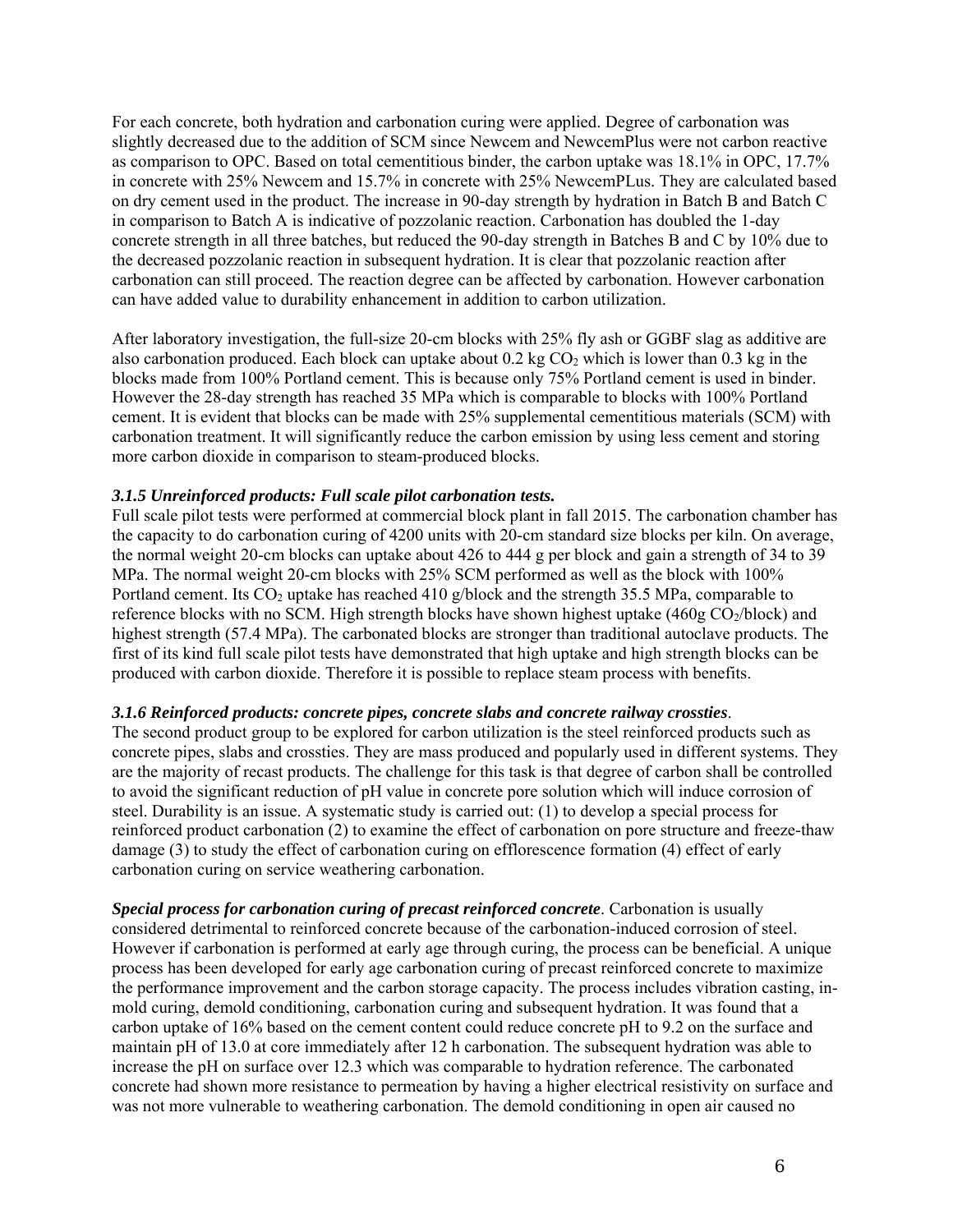shrinkage cracking because of the controlled evaporation rate. The process makes concrete a sandwich structure with carbonate-rich surface.

Two types of concretes with different water to cement ratio were investigated. Concrete A has cement content of 450 kg/m3 with a water to cement ratio of 0.4 and concrete B has a cement content of 526 kg/m3 with a water to cement ratio of 0.3. Carbonation can make low cement concrete (batch A) directly comparable to high cement concrete (batch B). The carbon uptake is 16% in concrete A and 11% in concrete B. Surface layer (0-20mm) of concrete is heavily carbonated with pH reduced to 9.2. However, after 28 days rehydration, pH is increased to 12.3, comparable to hydration reference. Carbonation depth disappears. Therefore the early carbonation is suited to reinforced concrete curing without causing carbonation corrosion.

The *pore structure* of ordinary Portland cement (OPC) pastes subject to carbonation curing is characterized by Mercury Intrusion Porosimetry (MIP) technique. The permeability performance of corresponding concretes was assessed by surface resistivity and freeze-thaw scaling resistance. It was found that early carbonation could significantly reduce porosity and pore size at both early and late ages. The process had the capacity to reduce large capillary pores and create more gel pores and ink-bottle pores. As a result, concrete porosity is reduced, surface electrical resistivity is enhanced and freeze-thaw resistance is improved.

- It is conclusive that total pore volume is significantly reduced by carbonation curing in comparison to hydration references. Right after carbonation, the pore volume reduction was 22% in OPC pastes. After 1 year subsequent hydration, this reduction became 40%. The precipitated calcium carbonate due to carbonation has enhanced the early strength and is responsible for pore structure refinement in late hydration.
- The pore size is significantly reduced by carbonation curing as well. Critical pore diameter was decreased by approximately 10 times in OPC paste at the age of 1 day. After 1 year subsequent hydration, carbonation curing reduced critical pore diameter to half of that in hydration reference. Pore shape was also changed by carbonation curing. More ink-bottle pores smaller than 10 nm were formed in carbonation. The pore structure is considerably refined in carbonated pastes.
- Although carbonation curing occurred at early age and in a short period of time, it also had the effect on subsequent hydration. The carbonated OPC concrete had shown higher strength and much refined pore structure at late age in comparison to hydration-only reference. It was evident that precipitated calcium carbonates not only accelerated early strength but also served as precipitation sites for late hydration.
- The refinement of pore structure in paste due to carbonation has played a critical role in improving concrete strength and durability. The carbonated concrete is stronger and more durable because of the reduced porosity, reduced permeability and enhanced freeze-thaw resistance. The pH value of carbonated concrete is comparable to hydration reference after subsequent hydration, making the early carbonation curing process suitable for reinforced concrete production.

*Effect of carbonation curing on efflorescence formation*. Efflorescence is a salt deposit which is formed on or near the surface of a porous material such as Portland cement concrete. Although efflorescence is not an indication of internal damage, it alters the aesthetic quality of the product. The primary goal of this work was to investigate whether early-age carbonation can help reduce, or altogether eliminate, the efflorescence formation on concrete paver blocks. It has significantly economic benefit. The carbon uptake reaches 10.4% based on cement content. The carbonated pavers are evaluated by a newly developed test method to visualize efflorescence formation. It is modified from wicking test and is proven effective for the accelerated formation of efflorescence. A MATLAB-assisted image-analysis technique is used to quantify efflorescence severity. It was found that early age carbonation curing successfully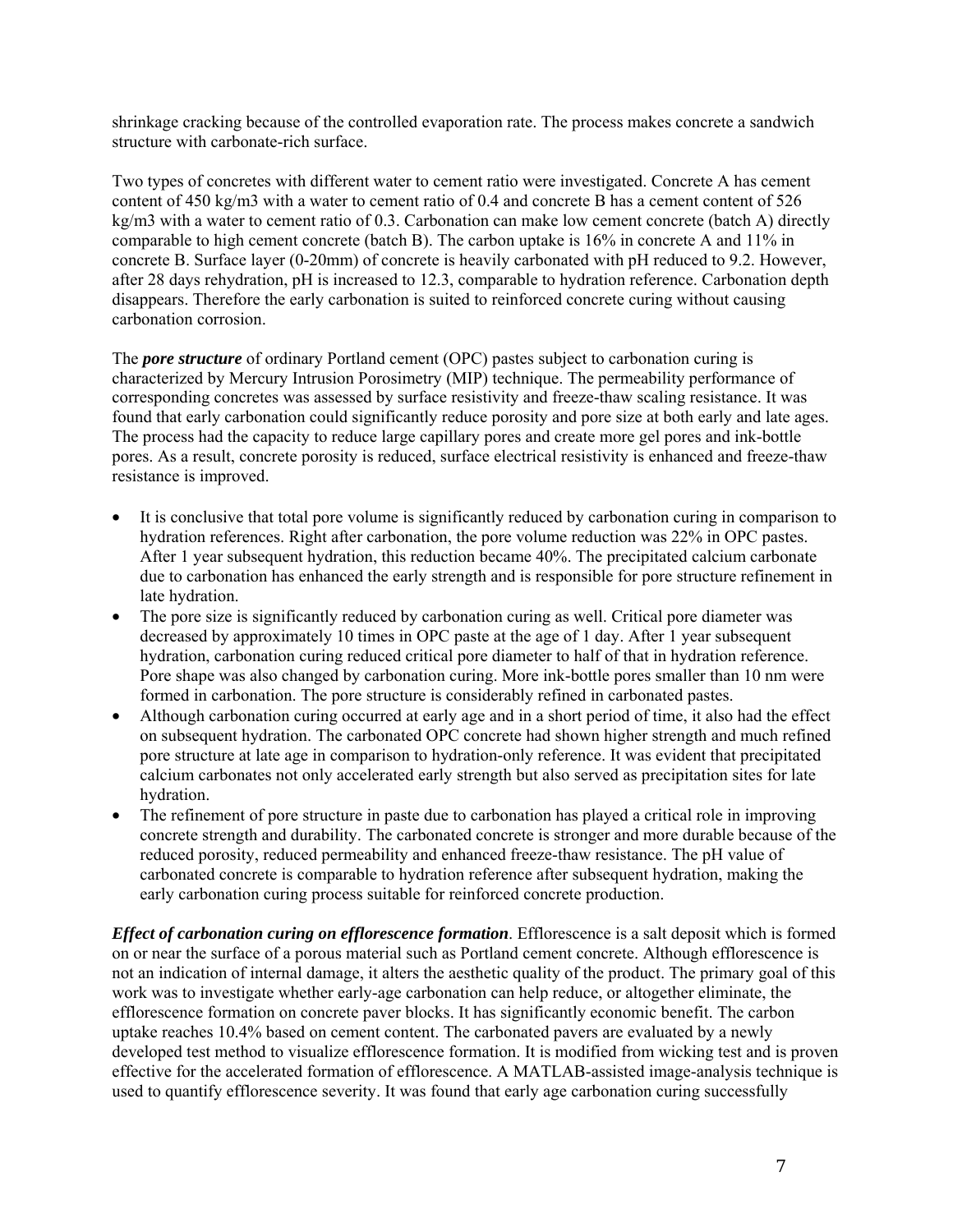eliminated the formation of efflorescence on the top exposure surface compared to extensive white deposits precipitated on the service surface of reference hydration pavers. Carbonation curing seems to prevent the pore solution from migrating up to the service surface, and instead of precipitating on the top surface, a line of white deposits on each side was observed on the lower portion of the paver. Since the efflorescence is considered as an aesthetic problem only, carbonation curing is a feasible technique to prevent efflorescence by keeping it out of sight. Lower absorption and calcium hydroxide consumption are considered as the two reasons that carbonation curing has the capability to resist efflorescence formation. It is well known that the carbonation curing is a CH consumption process, and CH is the essential chemical component causing carbonate based efflorescence. With the penetration of carbon dioxide during the curing process, more and more calcium carbonate fills the pores, and resulting in decrease in permeability, porosity and absorption. Semi and fully immersed absorption test were conducted to prove that the absorption and permeable voids volume of carbonated paver were lower than that of hydrated reference. And the water migration in the concrete is the leading cause of degradation. Therefore, the carbonated concrete has a better resistance to the weathering.

In principle, early age carbonation curing is able to prevent all kinds of efflorescence regardless of the chemical compositions and sources, since all of those types have the same forming mechanism. Carbonation curing provides a new efflorescence prevention solution for the concrete industry. Unlike the existing removal and prevention methods, this technique can eliminate the salt deposits on the visible service surface without damage or alter the desired texture and color. Furthermore, manufactures could benefit from the higher early age strength to reduce the production cycle. In addition, carbonation curing is an environmental friendly process, large amount of carbon dioxide will be consumed if the technique can be adopted by the industry.

*Effect of early age carbonation curing on weathering carbonation for precast reinforced concrete.* The effect of early carbonation of concrete with different water to cement ratios on carbonation depth during the weathering carbonation in service was studied. Weathering carbonation is the reaction between atmospheric carbon dioxide and hardened concrete in service, leading to carbonation corrosion. Therefore carbonation depth shall be limited. Concrete samples of  $10 \times 10 \times 10$  cm were cast, using two water to cement ratio:  $w/c = 0.65$  and  $w/c = 0.40$ . Specimens were de-molded after 5 hours, upon which they were subject to 7 hours of air-drying and finally carbonated for durations of 2 and 12 hours at 5 bar using pure  $CO<sub>2</sub>$ .  $CO<sub>2</sub>$  uptake was calculated using mass-gain method. Hydrated reference samples were also cast for each batch. After completing the prescribed processing conditions, all batches underwent subsequent hydration for 28 days in a moisture room (100% RH). The 1-day and 28-day strength was recorded as baseline. Weathering carbonation was simulated in an air-tight apparatus with the following conditions: 20% CO<sub>2</sub>, 75% relative humidity (RH), and 23 <sup>0</sup>C. Carbonation depth was measured by phenolphthalein after exposed to simulated atmospheric carbonation at 4, 8, 12, and 16 weeks. The following conclusions can be drawn:

- After 12 hours of carbonation curing, the concrete with  $w/c = 0.65$  measured a CO<sub>2</sub> uptake of 20% by cement mass and a penetration depth of 12.1 mm; while the samples prepared using  $w/c = 0.40$ recorded a  $CO<sub>2</sub>$  uptake of 10 % and a depth of 2.6 mm. The concrete with high w/c ratio is more vulnerable to  $CO<sub>2</sub>$  permeation, creating larger carbonation depth. After 28 days subsequent hydration, the carbonation depth in high w/c concrete remained while the carbonation depth in low w/c concrete disappeared.
- After 16 weeks of weathering carbonation of concrete with high w/c ratio of 0.65, the hydrated reference samples experience a higher rate of carbonation penetration (12.2 mm) than the 12-hour early-age carbonated samples (5.2 mm). Carbonation treated concrete is more resistant to weathering carbonation.
- Early-age carbonated concrete using low  $w/c = 0.4$  displayed more resistance to  $CO_2$  penetration. Total carbonation depth was much smaller due to weathering. It is conclusive that concrete with high w/c ratio is not good candidate product for carbonation curing. This is because the carbonation depth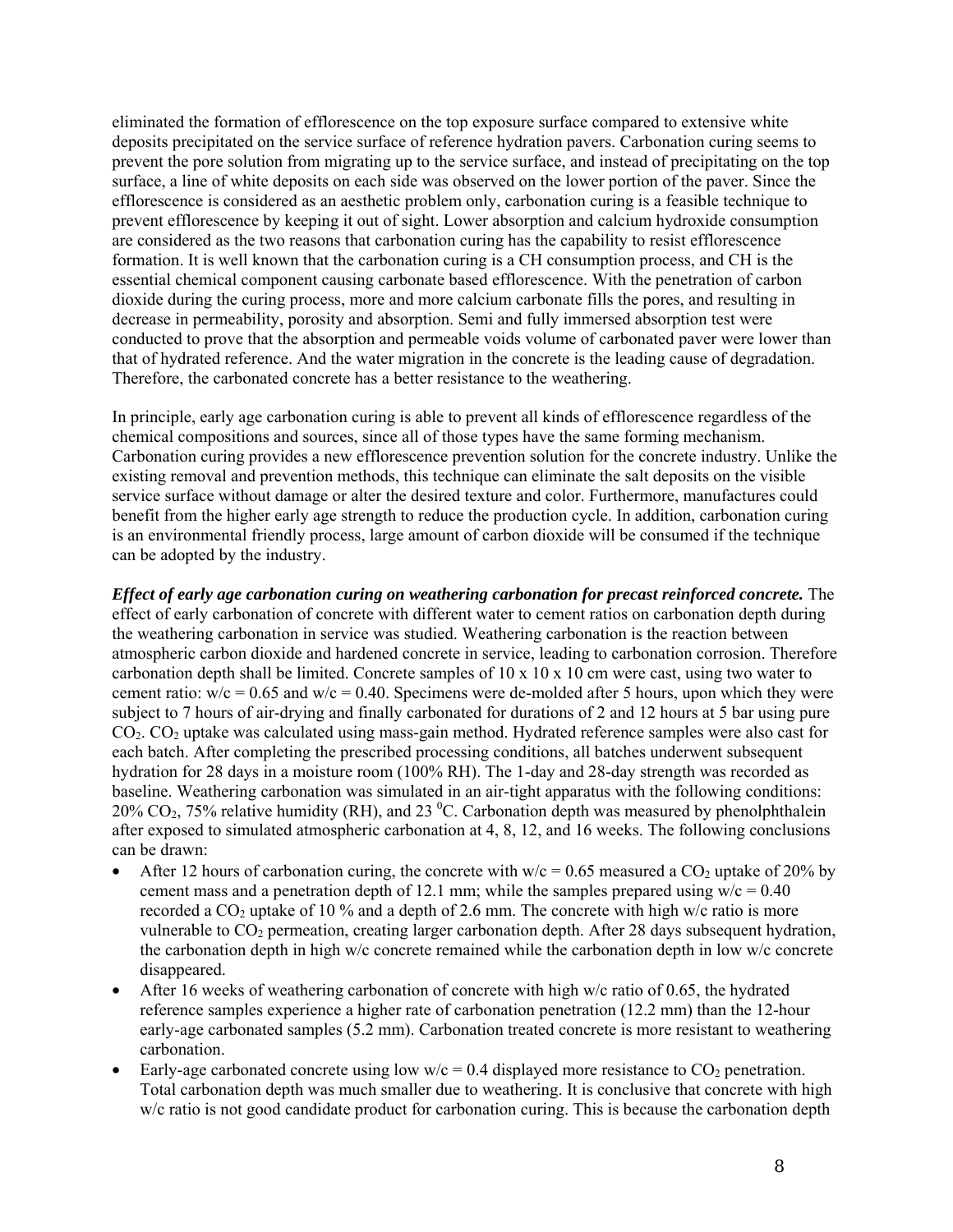is large. It is recommended that carbonation cured products use low water to cement ratio to avoid large carbonation depth.

#### **3.2 Task 2 on carbonate-bond aggregates and their concrete products**

#### *3.2.1 Carbonate aggregates produced from steel slag by carbonation activation*

In typical concrete mix design, Portland cement counts for 10-20% by mass and the aggregate 75 to 85%. Aggregates comprises of the majority of the body. If aggregates can also be used to store carbon dioxide, the carbon utilization capacity by concrete products will be considerably enhanced. The making of artificial aggregates from industry wastes by carbonation is thus examined. It is found that steel slag, once ground fine, is reactive with carbon dioxide and can be an ideal material to make artificial aggregates for concrete. The as-received slag was passed through a sieve to remove large metallic fragments and other impurities and ensure homogeneity. The steel slag fine was then mixed with water and compact formed into cylinders, which were carbonated by carbon dioxide. The immediate strength gain was over 80 MPa with a carbon uptake of 14% by mass. This was the result of primary carbonation. The carbonated cylinder was then crushed by a controlled force to make granular aggregates, which were further treated by secondary carbonation. This process was critically important to carbonate the freshly exposed crushed surface and promote more carbon uptake in granules. The carbon uptake by secondary carbonation of the crushed granules was 3% by mass which was indicative that most reaction had occurred in primary carbonation. The granules were sieved to different size and mixed to gain a desired gradation curve based on concrete block requirement. Finally concrete cubes were produced using Portland cement as binder and carbonate aggregates as filler. Tertiary carbonation was performed on the 5-cm block cubes as concrete product. In this third time carbonation, the carbon uptake was about 20% based on cement content, slightly higher than that obtained from full-size block carbonation (16-18%), possibly due to the presence of carbonate aggregates in concrete was also beneficial for more carbon uptake.

The compressive strength tests of 5-cm masonry concrete cubes with granite aggregates, lightweight expanded slag aggregates and artificial carbonate aggregates were conducted. Both hydration strength and carbonation strength were compared. For 24h hydration strength, carbonate aggregate concrete was comparable to commercial lightweight concrete but weaker than granite concrete. At 28 days, hydration strength of carbonate aggregate concrete was of close to that of granite concrete and stronger than the lightweight concrete. The carbonation curing had significantly increased the 24 h strength by more than 4 times. Relatively the strength of carbonate aggregate concrete is slightly lower than the granite but higher than the lightweight concrete. The similar trend was observed at 28 days after carbonation curing. It is conclusive that concrete with carbonate aggregates can have performance comparable to granite concrete which is the best structural concrete reference. The compressive strengths of all three concretes exceed the minimum requirement of 17 MPa for block application.

Based on laboratory tests, the breakdown of carbon uptake for a full size 20-cm block weighing 17.9kg each is calculated. The carbon uptake will be 0.46 kg by cement and 2.47 kg by carbonate aggregates, leading to a total carbon uptake of 2.93 kg by each 20-cm block. Assuming the annual production of masonry blocks in Alberta is 50 million units, the corresponding carbon dioxide consumption by block production will reach 0.146 million tonnes every year.

#### *3.2.2. Carbonate aggregates with other materials and the use of nodulizer*.

The granulation method was developed in making crushed aggregates. The aggregates so made is similar to crushed stone. However the process is time consuming. Although it can be automated, the process involves many steps and should be simplified. Therefore nodulization process is investigated. Nodulization makes aggregates by rotating the powder on a pan at an angle and certain speed. The aggregates are basically spherical. This is commonly used in making expanded clay aggregates and cement clinker nodules. More calcium silicate waste materials are also examined for making carbonate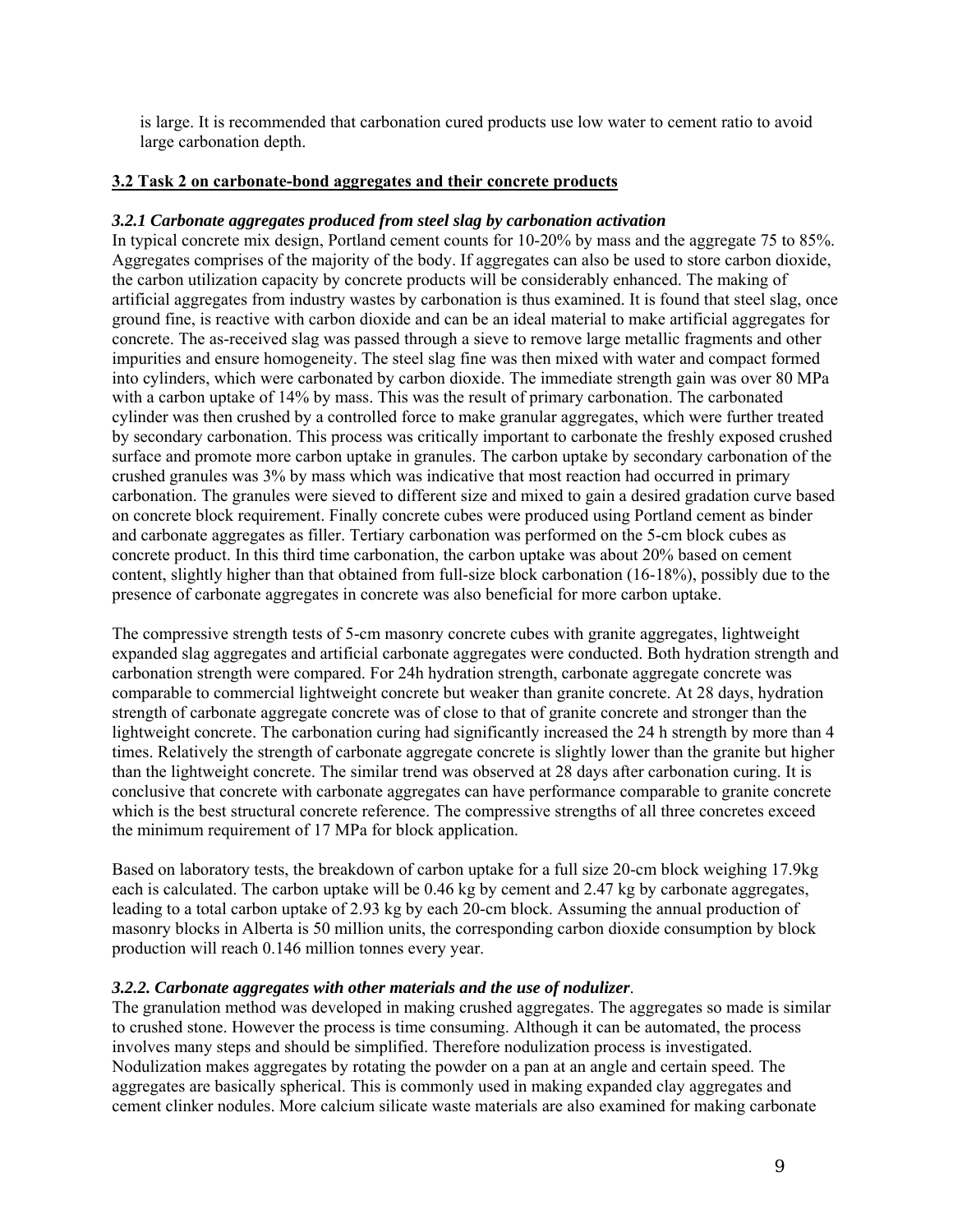aggregates. They are EAF steel slag, ladle steel slag, and waste cement collected from recycling of cement based bead-board.

The industry wastes were sieved and nodulized on a pan. For each batch, a few aggregates in a size of about 5 mm in diameter were selected and tested by direct crushing in an MTS machine. The reference aggregates included granite aggregates (natural stone), expanded shale (manufactural lightweight aggregates), LECA (manufactured expanded clay lightweight aggregates) together with carbonate aggregates.

The granite aggregates had the highest strength, followed by expanded shale. Carbonate aggregates from EAF steel slag and ladle steel slag seemed to have performed well. They were comparable to expanded shale and better than expanded clay (LECA). Carbonate aggregates from waste cement was also comparable to expanded clay.

Carbon uptakes by carbonate aggregates were also tested. EAF slag had shown lower carbon reactivity. However its strength was relatively higher. Carbon uptake by ladle slag, and waste cement were in the same order of magnitude. Ladle slag had higher load capacity than waste cement. It was interesting to notice that the load capacity of the nodules was not proportional to carbonation reactivity. The strength development was based on the calcium silicate compound. Upon exposure to carbon dioxide, di-calcium silicates will produce stronger solid than calcium hydroxide although the latter may absorb more carbon. This mechanism is worth of an in-depth study.

Waste cement collected from recycling of cement boards had demonstrated its potential for carbonate aggregate application since cement boards had high residual cement content. It is the calcium silicate hydrate and calcium hydroxide in hydrated cement that react with CO<sub>2</sub> and produce solid. If cement boards can be collected for recycling after service, this could be an excellent source for carbon use. The challenge is if this powder cement can be collected from recycled concrete. Effort was made to separate the fine powder from recycled concrete collected from the field. The result was not satisfactory. Ten buckets of recycled concrete were obtained from the concrete recycling plant in Montreal. The fine powder was sieved passing 100 microns and tested. They were mostly fine sand. The lack of cement in the finer powder did not provide reactive component for carbonation. There was no strength after carbonation of those powder nodules. The use of cement powder from recycled concrete is not feasible. Concrete uses much less cement (15% by mass) than cement boards (more than 50% by mass). Unless special scrubbing process is used to separate cement paste from aggregates, the fine powder produced by crushing of concrete is not carbon reactive.

#### **3.2.3** *Carbonate aggregates produced from APC residue by carbonation activation*

Air pollution control (APC) residue, from municipal solid waste (MSW) incineration, is rich in lime and has the potential to make a granular aggregate for concrete. The processing involves the use of a rotary nodulizer for the formation of granules and their subsequent carbonation. These aggregates are then used to cast 5-cm concrete cubes, and compared to reference concrete samples made using commercial granite and Lafarge expanded slag. APC residue was processed into differently shaped and sized granules using a rotary nodulizer. Granules were carbonated by multiple carbonation steps to produce carbonate aggregates. Overall average  $CO<sub>2</sub>$  uptake of APC granules as carbonate aggregates is about 20 % by mass.

To test the dynamic resilience of the APC granules, individual grains were hand selected and subjected to compressive strength. A handful of granules, ranging between  $5 - 10$  mm in diameter, from each material, granite, expanded slag and APC carbonate aggregates, were tested. A minimum of 5 granules were tested per material, with each granule crushed individually and then averaged. In general, commercial aggregates such as granite and expanded slag are more consistent with less deviation. The APC carbonate aggregates however had shown large deviation. Some of the aggregates were very strong and comparable to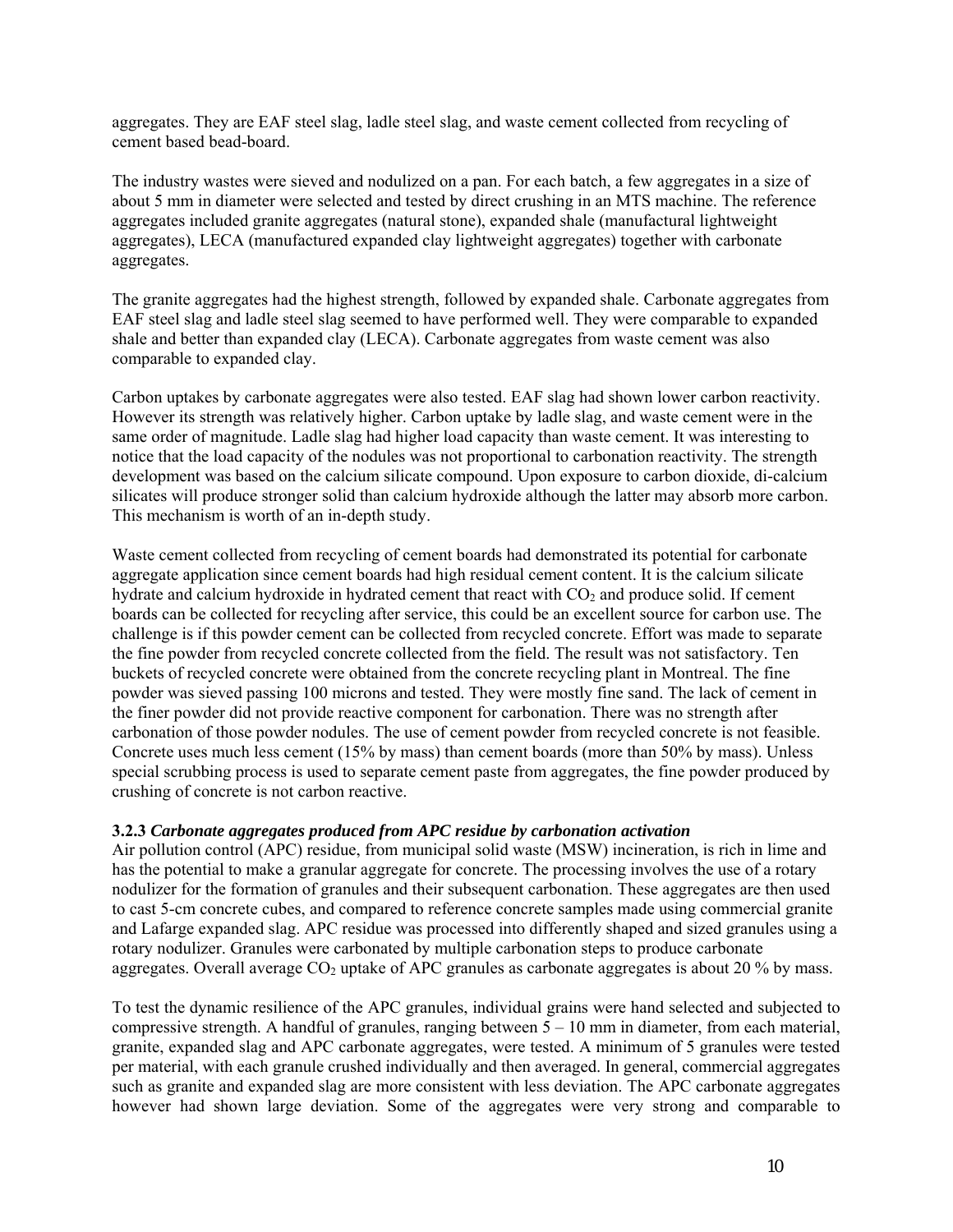commercial products. Nevertheless, some of them were very weak. The carbonate aggregate was not uniform. The process shall be modified for uniformity.

Concrete with APC carbonate aggregates was tested too. The APC-based concrete displayed the lowest 1 day compressive strength of 4.9 MPa, compared to 31.4 MPa for granite and 28.4 MPa for expanded slag. It also displayed the lowest uptake (7 wt. % cement versus 10.3 wt. % for granite-concrete and 23.7 wt. % for expanded-slag-concrete). The low strength and  $CO<sub>2</sub>$  uptake values are believed to be mainly attributed to the granules' high affinity to water and inhomogeneous physical stability. In terms of bulk weight, the APC-concrete demonstrated its ability to store 16.5 % of its weight in  $CO<sub>2</sub>$ , which translates to 396 kg CO2 per cubic meter of concrete so produced because of the large carbon uptake by APC aggregates. More work is needed to improve the strength of APC carbonate aggregates.

### *3.2.4 Carbonate aggregates produced from lime sludge*

Lime sludge (LS) is the by-product from oil production and is investigated by its capacity to react with carbon dioxide to make carbonate aggregates. The two sludge materials, LS1 (labelled CLS) and LS2 (labelled WLS), are studied. The X-ray diffraction analysis has shown that LS1 sludge has 93% calcite and 7% amorphous phase while LS2 sludge has 30% calcite, 70% amorphous phase. The CaO content is also different. LS1 sludge has shown 47% CaO and LS2 only 16%. The chemical composition indicates that LS1 will be more carbon reactive than LS2.

Small cylinders were fabricated to evaluate the carbon reactivity and strength development of sludge materials. The as-received sludge was dried, pulverized and mixed with water at water to powder ratio of 0.15 to make small cylinder of 15 mm in diameter and 30 mm in height. The cylinders were then carbonated by 12 hours at 3 bar with pure gas. For LS1 sludge, the carbon uptake was 3.9% based on dry powder mass and compressive strength was 6 MPa. For LS2 sludge, the reaction was nearly zero. There is no carbon uptake and no strength gain. To enhance LS1 reactivity, 25% ordinary Portland cement (OPC) was added to LS1 powder. Cylinders made by 25% OPC and 75% LS1 sludge had gained a carbon uptake of 5% based on dry powder and a strength of 10.2 MPa. It is conclusive that LS1 lime sludge can be activated by carbon dioxide. However its reactivity is much weaker than all other materials studied in this project. With addition of OPC, the reactivity of LS1 is improved but not to a great extent. More innovative process shall be developed to make LS1 suitable to aggregate application. LS2 sludge is not carbon reactive at all.

#### **3.3 Task 3 on production of low cost CO2 using 3H self-concentration absorption technology**

Production of low cost  $CO<sub>2</sub>$  plays a critical role in marketing the carbon products. It is especially important for concrete products which are used in large volume and sold by low price in comparison to other carbon products. In Task 3, the work performed includes (1) Carbon capture plant design and integration of the carbon capture plant into the supercritical pulverized coal fired plant; (2) Generating the additional experimental data for design and cost analysis needed; (3) Performing an economic assessment with the plant performance and cost estimating results; (4) Comparing the cost result of 3H selfconcentration absorption carbon capture technology with US DOE Baseline Case.

#### *3.3.1 Optimization of self-concentrating absorption process*

The self-concentrating absorption process is different from the conventional amine-based processes. It uses amine as activated agent, which when mixed with a special solvent forms a special self-concentrating absorbent for  $CO_2$  capture. The absorbent, after absorbing  $CO_2$  from flue gas in an absorber, flows into a settler where it separates into two phases: a CO2-rich phase and a CO<sub>2</sub>-lean phase. The solvent in the  $CO<sub>2</sub>$ -rich phase settles at the bottom of the settler, while the solvent in the  $CO<sub>2</sub>$ -lean phase occupies the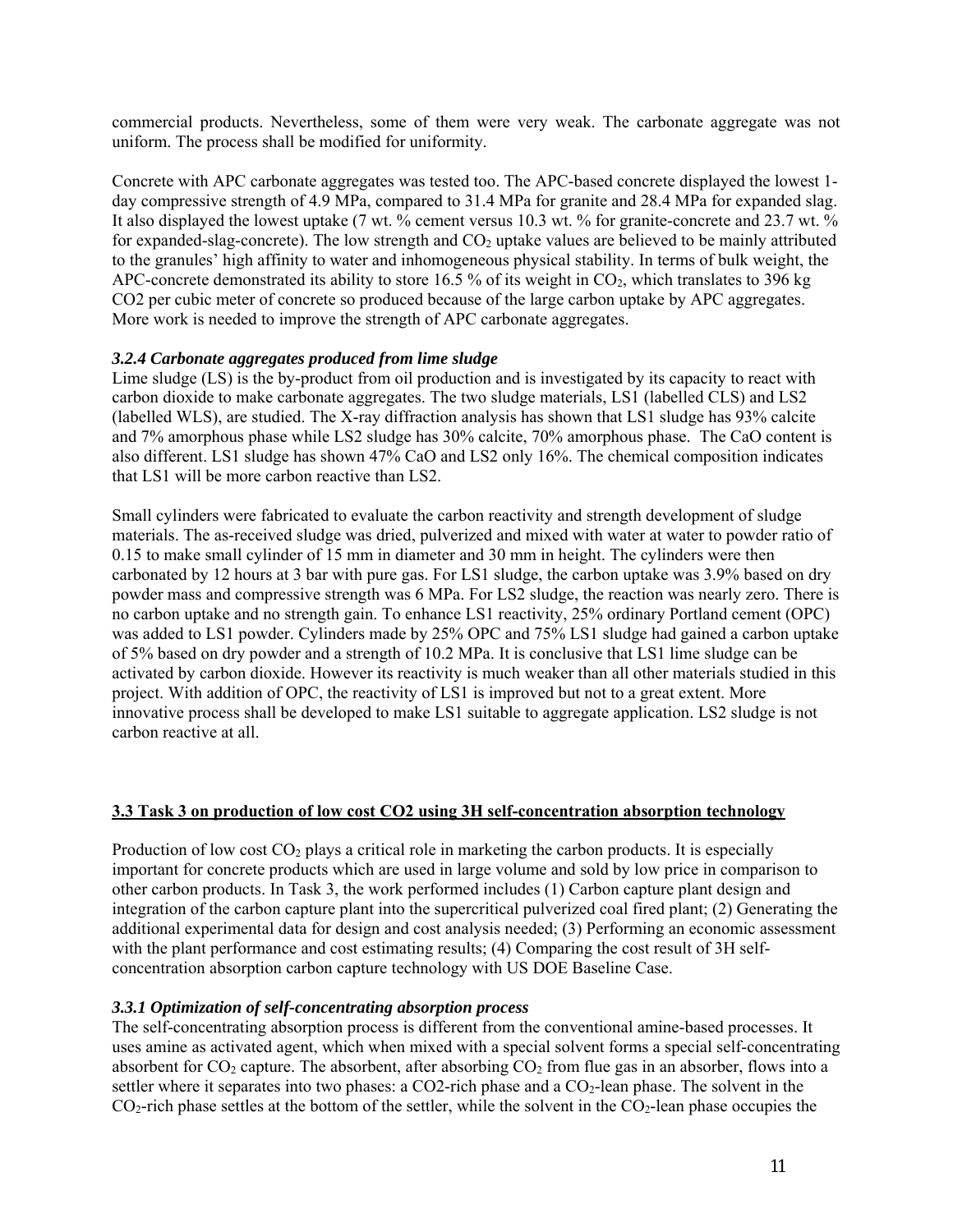upper part of the settler. The  $CO<sub>2</sub>$ -rich solvent is then processed in a regenerator for separating  $CO<sub>2</sub>$  and regenerating the absorbent. After regeneration, the effluent  $CO<sub>2</sub>$ -lean solvent is mixed with the previously separated  $CO_2$ -lean solvent to re-combine the two  $CO_2$ -lean solvents and complete the cycle. The absorbent is characterized as self-concentrating absorbent due to its natural ability to separate the concentrated  $CO_2$ -rich phase from  $CO_2$ -lean phase. It is noted that the process is similar to a conventional MEA process with the exception of the addition of a settler for separating the two phases.

The approach used to develop the assessment of the  $3H CO<sub>2</sub>$  capture technology includes:

- Modelling of the capture systems and power generation facility using the 3H pilot testing data to determine the performance of the 3H Phase Transitional Absorption system;
- Determining the equipment size of the power plant and the scale-up of  $3H$  Company  $CO<sub>2</sub>$  capture system;
- Developing the capital, operational and maintenance (O&M) cost estimates based on the performance modelling;
- Performing an economic assessment with the plant performance and cost estimation results. The economic assessment is determined based on:
	- o Cost of electricity (COE)
	- o Levelized cost of electricity (LCOE=1.268 x COE)
	- $\circ$  Cost of CO<sub>2</sub> captured
	- $\circ$  Cost of CO<sub>2</sub> avoided
	- o Increase in COE with capture over non-capture case.

The capture costs of 3H technology in DOE case 11 (without capture) and DOE case 12 (with capture using amine process) are compared. 3H technology has the advantages over Flour's technology (DOE Case 12):

- COE (cost of electricity) with capture is \$35.7/MWh less, a 24.7% reduction
- Cost of  $CO_2$  captured is \$31.0/tonne  $CO_2$  less, a 48.6% reduction
- Cost of  $CO_2$  avoided is \$53.93/tonne  $CO_2$  less, a 58.6% reduction.

With US DOE Cost Analysis Baseline, results show that 3H's carbon capture technology meets DOE's goal that requires capture cost be less than \$40 per ton  $CO<sub>2</sub>$  with 90% carbon capture from post combustion.

It is noted that in this comparison, the calculation of cost of electricity (COE) includes transportation, compression and monitoring (TS&M), fuel cost, variable cost (consumables, waste disposal and material maintenance), fixed cost (labour, administrative, properties, insurance) and capital cost (plant, preproduction, chemicals, land, finance). With all factors considered, the  $CO_2$  cost is \$32.8/t $CO_2$ including compression, transportation, storage and monitoring.

In Subtask 3.2, 3H Company has performed parameter study on various conditions. The purpose is to determine the carbon capture system performance change with the change of the operation conditions, and/or absorbents. The parameters include CO<sub>2</sub> loading, CO<sub>2</sub> retention, and different types of amine. In conclusion, changes in several deciding factors such as  $CO<sub>2</sub>$  loading after absorption,  $CO<sub>2</sub>$  retention in lean phase after regeneration, enthalpy of reaction between Amine and CO2, can greatly affect COE. The higher the loading of CO<sub>2</sub> after absorption, the lower the cost. On contrary, the high enthalpy of reaction and high  $CO<sub>2</sub>$  retention usually lead to high cost.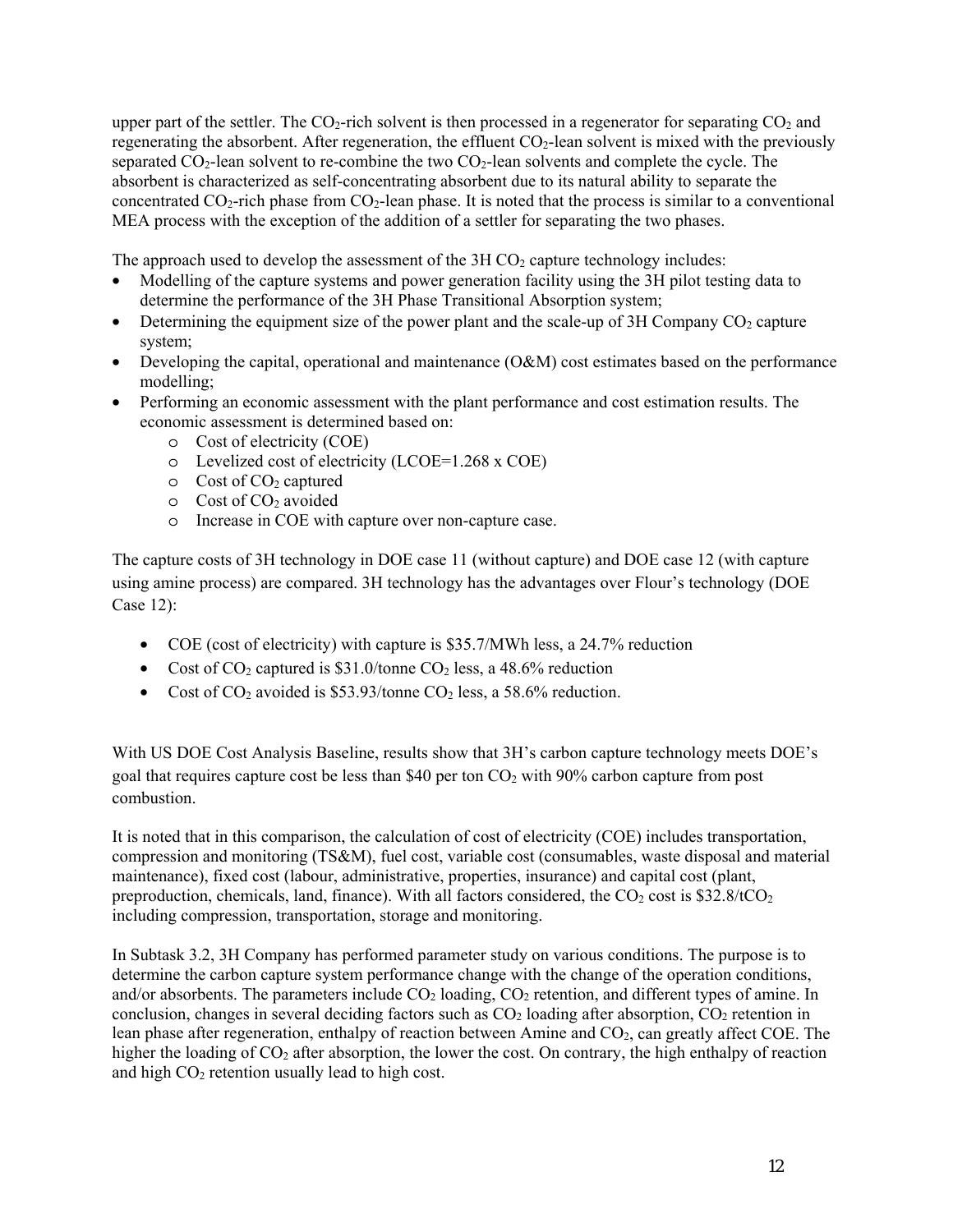### *3.3.2. Full scale pilot tests of carbon capture*

This parametric study is necessary for integrated system to reduce the cost of the operation. Hopefully in Phase II, there will be a chance to setup the integrated system next to the steel mill or power plant to produce aggregate nodules and their concrete products. In scale-up of the full production, the high purity CO2 produced from 3H regenerator will be pumped into a storage tank which will be further injected into pressure tube to make aggregate nodules and the concrete products. For pure gas, static carbonation is sufficient to promote carbon uptake and strength development with minimum input energy. The integrated system eliminates the cost of gas compression, leading to a lower operation cost. Further energy reduction for integrated system is still possible by using residual heat from the system. The results can be obtained from simulation.

To prepare for the integrated system, 3H Company has performed carbon capture experiment using selfconcentrating absorption technology to recover  $CO<sub>2</sub>$  from simulated flue gas of 15% concentration. One of the important components of this experiment is to examine if the self-concentrating absorption technology can reduce the carbon capture cost below DOE benchmark,  $$40/tCO<sub>2</sub>$ .

A laboratory pilot scale  $CO<sub>2</sub>$  capture looping system is fabricated in order to test the overall system performance of the chemical and mechanical workability and to evaluate 3H Phase Transition Absorption through small scale continuous operation of the absorption and regeneration functions. This bench scale CO2 capture looping system will give us a better understanding technically and economically of the technology, and better prepare for a full scale working model.

**Results**. A bench scale CO<sub>2</sub> capture looping system has been built in order to test the overall system performance for post combustion  $CO<sub>2</sub>$  capture. 3H researchers are conducting the tests to meet the DOE (US Department of Energy) goal that 90% CO2 captured with less than 35% cost of electricity increase. To meet DOE goal, one of the most important cost saving is in the reduction of operation energy consumption.

The captured  $CO<sub>2</sub>$  concentration is highly related to the condensation temperature of the gas released from regeneration cell since the gas from regeneration cell is the mixture of  $CO<sub>2</sub>$  and moisture. When the condensation temperature is 25 °C, the  $CO<sub>2</sub>$  concentration can reach about 97% balanced by H<sub>2</sub>O. If the condensation temperature can be reduced below 10  $\degree$ C, CO<sub>2</sub> concentration of over 99% can be obtained. Therefore the use of commercial gas with 99.5% purity can simulate the recovered carbon dioxide produced by 3H technology.

#### *3.3.3 Integrated system and use of residual heat to cut cost*

In Part III, 3H conducted the techno-economic analysis for the flue gas which will integrate 3H process into carbon utilization through concrete and/or aggregates production. The conditions of the flue gas are provided by McGill University. 3H Company has performed the integrated system process design, conducted energy and material balances, and performed the process flow modeling of the capture system. The utility (steam, electricity, and cooling water) requirements for the system and the related equipment list and sizes based on its pilot testing data are presented and the cost of the integrated system with the capacity of 2 ton  $CO_2$ /day are analyzed. The size and daily capacity of  $CO_2$  capture are selected based on phase II project budget.

Three cases were studied in order to minimize the energy consumption. The condition for each step is given as follows.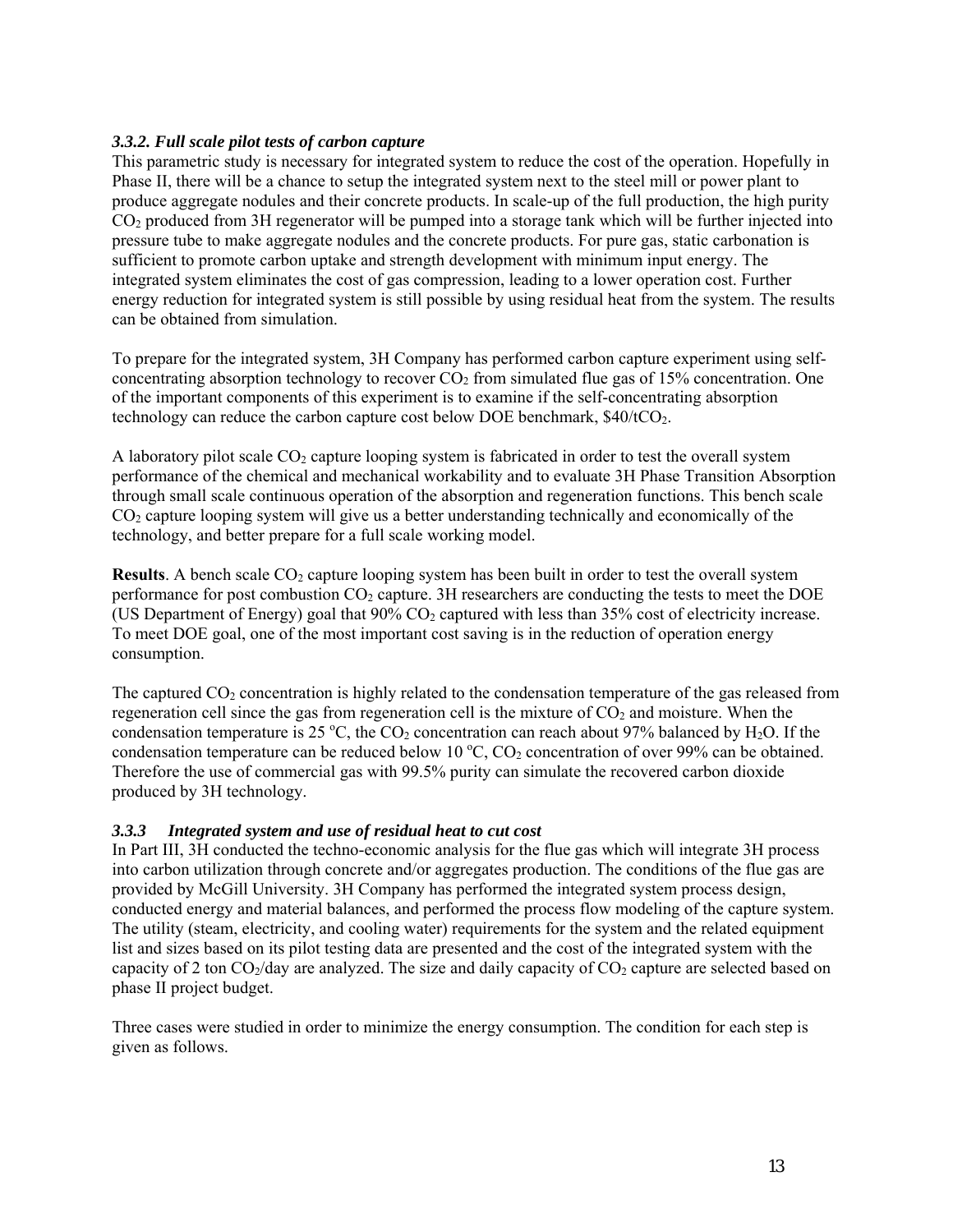*Flue Gas Inlet Conditions*. In the Process as described by McGill University team, the flue gas exits from the FGD at the temperature of  $200^{\circ}$ C. CO<sub>2</sub> molar concentration is around 14.80%. The total amount of flue gas exiting is 389.36 kg/h.

Cooling of the flue gas. The hot 200°C flue gas enters a heat exchanger where it will be cooled down to 60°C in order to recover the heat from flue gas. After that, the flue gas enters a direct contact cooler and exists at 33.45°C saturated.

**Flue Gas Blower**. Flue gas from direct cooler enters blowers and exists at 42°C, unsaturated.

*CO2 Absorption*. The absorption section operation used the non-aqueous, phase-separating technology. The flue gas enters at the bottom of the column and reacts with the countercurrent solvent liquid flow. The reaction is exothermic. The solvent is the mixture of amine and solvent. After absorption, the absorbent separates into two phase,  $CO<sub>2</sub>$  rich phase and  $CO<sub>2</sub>$  lean phase.

*CO2 Regeneration*. The outlet CO2-rich phase from the column is cross exchanged in a plate and frame heat exchanger with the inlet hot flue gas of 200°C. The rich phase is then pre-heated again in a plate and frame heat exchanger with regenerated amine. The temperature of the phase will increase nearly to the regeneration temperature. The hot phase will be then passed to another heat exchanger, where the phase temperature will be brought to regeneration temperature and pressure. The regeneration process operates and produces very little amount of liquid vaporization, mainly water.

*Mixing and Cooling*. The CO<sub>2</sub> lean phase from absorption column and the lean amine enter the mixer. The components are mixed with medium agitation. The outlet mixed absorbent leaves the tank at 46°C. Then it will be cooled down to 40°C in a plate and frame heat exchanger with cold water and pumped back to the top of the absorption column.

*Integrated with CO<sub>2</sub> Utilization Plant*. The CO<sub>2</sub> gas is then enter air blower and has it pressure increase from 1 atm to 2 atm to cure the concrete.

Based on the above listed conditions, the energy consumption and equipment cost to capture 2 ton  $CO<sub>2</sub>/day$  is estimated. From the system analysis, it can be concluded that 3H technology has more advantages compared to Ecoamine technology. The total amount of  $CO<sub>2</sub>$  gas the system can capture is 78. 25 kg/hour. For a day, the system can capture 1,878 kg. The total cost of equipment is estimated at around \$300,000. The results of steam requirement for the integrated system is  $1 - 1.2$  GJ/ton CO<sub>2</sub> captured, which is much lower than  $1.5-1.6$  GJ/tCO<sub>2</sub> that claimed by other processes. CO<sub>2</sub> retention in lean phase after regeneration, enthalpy of reaction between Amine and  $CO<sub>2</sub>$ , and water retention in lean phase after absorption can greatly affect the size of the equipment, hence the cost of the equipment, the cost of the installation, and finally the total cost. The higher the loading of  $CO<sub>2</sub>$  after absorption, the lower the total cost. In contrary, the higher the water retention, the enthalpy of reaction and the  $CO<sub>2</sub>$  retention are, the higher the total cost is.

# **4. Greenhouse Gas and NON GHG Impacts**

#### *4.1 GHG benefits*

*Summary*. The carbon utilization capacity by cement binder is different depending on types of concretes. For concrete blocks, its uptake is in the range between 15 to 25% based on cement mass, equivalent to a  $CO<sub>2</sub>$  content of 40 kg/m<sup>3</sup> concrete. For reinforced precast concrete products, such as pipes and slabs, it is about 11 to 16%, equivalent to a  $CO_2$  content of 72 kg/m<sup>3</sup> concrete. Obviously  $CO_2$  per m<sup>3</sup> concrete is higher in reinforced concrete products than in blocks because the blocks have only 10-13% cement while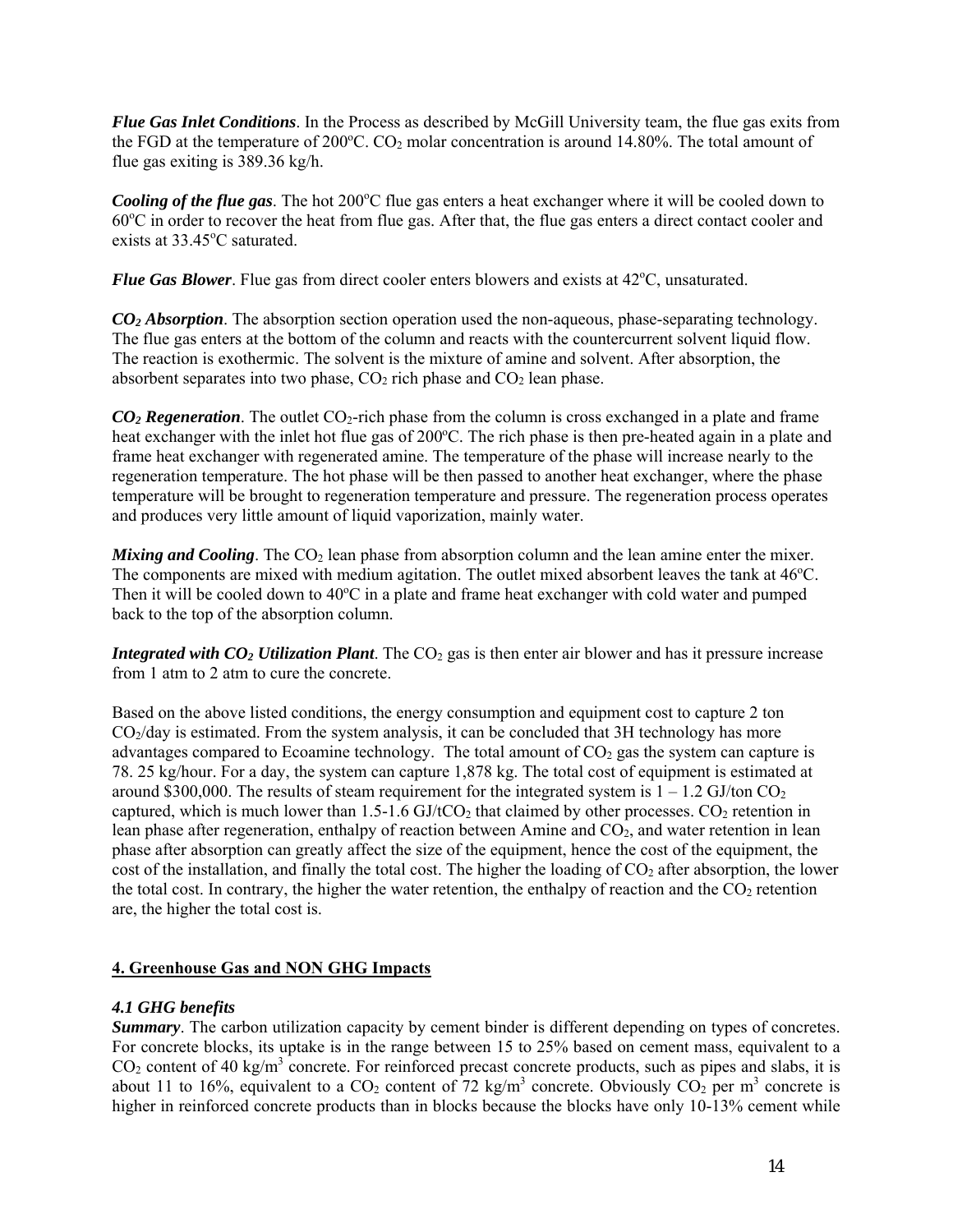the precast reinforced concretes use up to 20% cement. Reinforced precast concrete products have the capacity to utilize more carbon dioxide.

The carbon utilization capacity by aggregates in concretes is dependent on the material. It is assumed that normal weight concrete has the density of 2200 kg/m<sup>3</sup> and contains 80% aggregates by mass of concrete. The carbon uptake was 17% in KOBM slag, 10% in waste cement, 20% in APC residue and 5% in lime sludge. The equivalent  $CO<sub>2</sub>$  content per unit volume of concrete was respectively 300, 183, 352 and 88  $\text{kg/m}^3$  concrete. Aggregates have much higher capacity to store carbon dioxide than the cement binder. The challenge is that not all aggregates are strong enough to serve as structural materials and that not enough carbon-reactive raw feedstock is readily available for this type of application.

*Immediate benefit* for GHG reduction can be gained from block production. Assuming annual block production in Alberta is 5 million units. The standard block has a dimension of 20x10x10 cm (20-cm block or 8" block) and has a mass of 18 kg. It contains 10% cement binder and 80% aggregates. Based on laboratory tests, each block can uptake 2.93 kg of CO2 including 0.46 kg in cement binder and 2.47 kg of CO2 in aggregates. It is obvious that aggregates play more critical role in maximizing the carbon utilization capacity in blocks. The total carbon utilization by Alberta block industry is about 14650 t CO2 per year. The concrete block market in Alberta is not large enough to consume 1 Mt  $CO_2$ /year. However this is the immediate GHG benefit and can be implemented right after the phase I project.

*Benefit in next ten years*. More precast concrete products shall be considered for carbon use and storage. Assuming 25% cement will be used by precast products, it is about 0.5 Mt cement per year. Since Alberta block industry has used 0.009 Mt cement, the remaining of 0.491 Mt cement will be available for other precast products such as concrete paving stones, veneers, bricks and retaining wall systems. Other precast products such as concrete pipes, piles, hollow core slabs, and railway ties are also readily available to accept carbonation process. Moreover general precast for precast structures can also be carbon treated. For 0.491 Mt cement per year, it will produce 3.27 Mt concrete that requires 2.62 Mt aggregates, assuming the typical ratio of concrete is cement : aggregate : water = 1:5:0.5. The cement counts 15% and aggregates 80% by mass. (1) If the 0.491 Mt of cement in precast products can absorb  $CO<sub>2</sub>$  at 20% uptake rate based on cement mass, concrete carbonation can take  $0.098$  Mt CO<sub>2</sub>/year. (2) If carbonate aggregates in concretes is also used to take CO<sub>2</sub>, the 2.62 Mt aggregates will consume 0.52 Mt CO<sub>2</sub>/year at 20% uptake rate by aggregate mass. The contribution to carbon utilization is much higher by aggregates than by cement matrix because the mass ratio of aggregates in concrete is higher. The total carbon dioxide consumption by both blocks and other precast is  $0.015 \text{ Mt} + 0.098 \text{ Mt} + 0.52 \text{ Mt} = 0.633 \text{ Mt}$  per year. This is the contribution by the Alberta precast concrete industry and is expected to happen in next 10 years period.

*Benefit in future*. With all precast used for utilization, it is still not enough to reach the target of 1 million ton  $CO<sub>2</sub>$  per year. The extra 0.4 Mt  $CO<sub>2</sub>$  needs to be considered. It can be accomplished through the aggregate carbonation for general ready mix concrete application. The Alberta ready mix concrete consumes 1.5 Mt cement. Its corresponding concrete mass is about 10 Mt per year (assuming cement mass counts 15% of concrete mass) and the corresponding aggregate mass is about 8 Mt. To achieve carbon utilization of 0.4 Mt, it only requires 2 Mt aggregates to be manufactured from calcium rich industry wastes at 20% carbon uptake rate.

#### *4.2 Non-GHG benefits*

- Concrete products can be made cheaper by using carbon dioxide curing in comparison to steam curing with the low cost  $CO<sub>2</sub>$ .
- Concrete products produced by carbon dioxide curing can have much improved resistance to sulfate attack, chloride penetration, water permeation, freeze thaw damage, efflorescence formation, weathering carbonation. Carbonated concrete products have shown better durability and longer service life.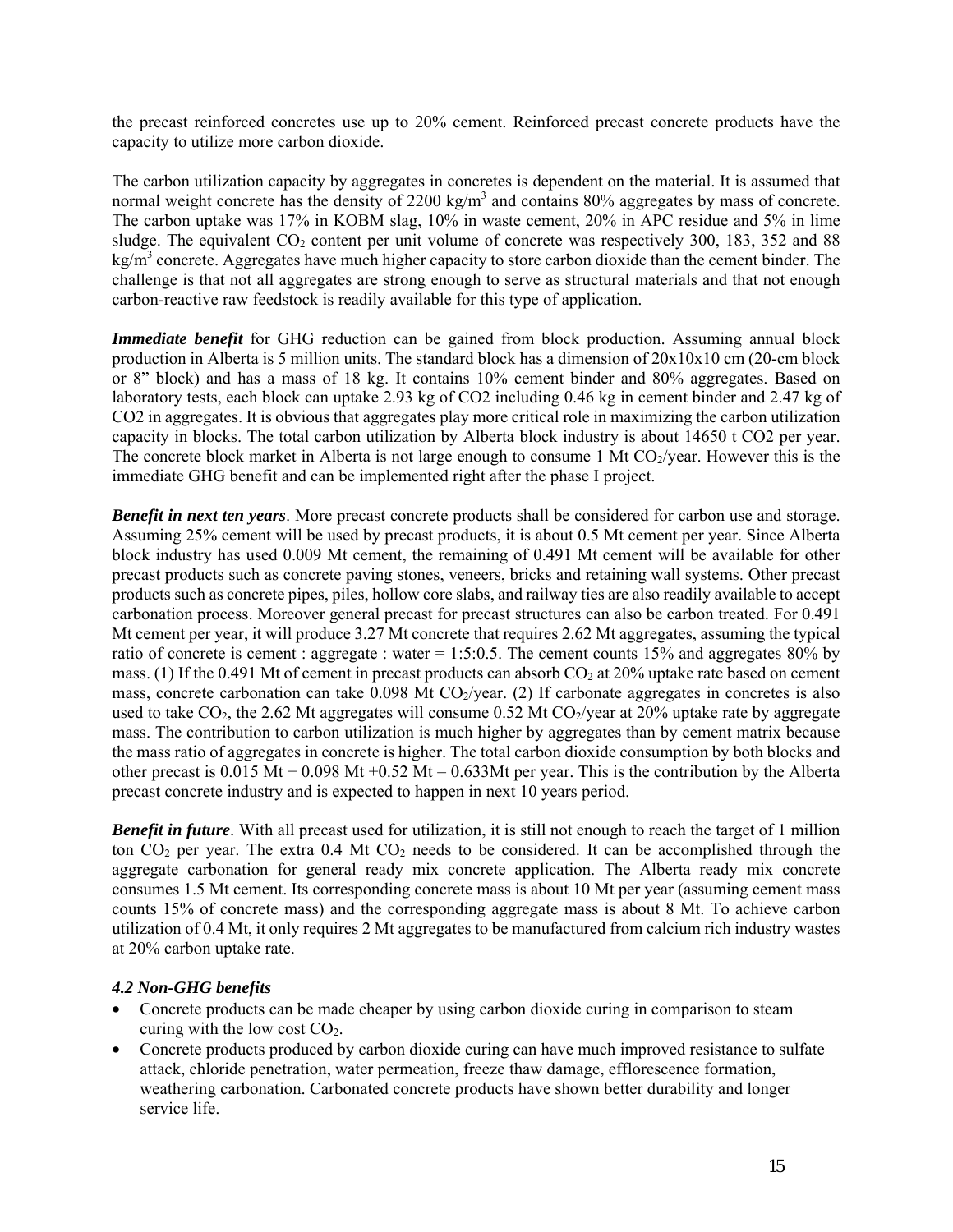### **5. Overall Conclusions**

It is challenging to develop a commercial product that can consume 1 Mt CO<sub>2</sub> per year. Concrete is the most used man-made material on the Earth and is an excellent candidate product for carbon capture and utilization. No other materials can compete with concrete by mass. It is proven that both aggregate and concrete can be carbonation treated to store carbon dioxide as carbonate bond materials. Carbonated concretes have shown higher early strength, better durability, and can be made cheaper using low cost carbon capture technology. Since aggregates count more than 80% by mass in concrete, the contribution by aggregate carbonation is more significant than that by concrete carbonation through cement binder.

Concrete blocks are readily available for carbonation process. Since there is no steel reinforcement, degree of carbonation can be maximized with no detrimental effect. Based on laboratory and full scale tests, one standard 20-cm block can uptake  $0.46$ kg  $CO<sub>2</sub>$  by cement binder and 2.47 kg  $CO<sub>2</sub>$  by artificial aggregates, totaling a carbon uptake of 2.93 k per unit. Alberta block industry can consume 14650 t  $CO<sub>2</sub>$  $(=0.0146 \text{ Mt CO}_2)$  every year.

All other precast concrete products can also be carbonation processed. Concrete carbonation shall be controlled within 10-20% carbon uptake to avoid carbonation corrosion. Relatively aggregates play more critical roles in carbon utilization capacity. This precast product sector can take  $0.618$  Mt CO<sub>2</sub> per year.

Even all precast products are considered, there are still not enough concrete products to consume 1 Mt carbon dioxide per year. Ready mix concrete has to be used. In this case, carbonate aggregates will be fully employed to store carbon dioxide for ready mix concrete.

We have successfully made carbonate aggregates out of steel slag. Carbonate aggregates so made are strong and durable for both precast and ready mix concretes. The challenge is Alberta doesn't have enough steel slag for this application. It has to be imported from other provinces and states.

Laboratory tests have shown that waste cement powder from cement building product (such as cement board and cement fiber board) recycling can be good candidate for making aggregates by carbonation. However in concrete recycling business, there is no such waste cement powder for the use. Recycled concrete was examined for it capacity. The fine powder collected from recycled concrete is basically sand which is not reactive with carbon.

Air pollution control (APC) residue from municipal solid waste (MSW) incineration is a lime-rich waste material, and can be used to make aggregates. Lightweight APC aggregates were successfully made with carbon uptake capacity of 20% by mass. The individual aggregate can have comparable load capacity as commercial products. However its concrete was weak. It was indicative that the aggregates produced were not uniform. Some of them were strong and some weak. More work is necessary to develop innovative mix design to improve the strength of the APC aggregates. Although there is no MSW incinerator in Alberta right now, a few of them are in planning. One on-going project is run by Southern Alberta Energy from Waste Association (SAEFWA). They are planning an incinerator of 366,000 ton per year. At least 36,000 ton of APC will be produced and can be used for aggregates for carbon storage.

Lime sludge was tested for its capacity to store carbon dioxide and make structural aggregates. In one facility, annual production is about 18,000 ton. Currently they are landfilled. The results had shown that lime sludge with high CaO content was carbon reactive and could develop strength. However the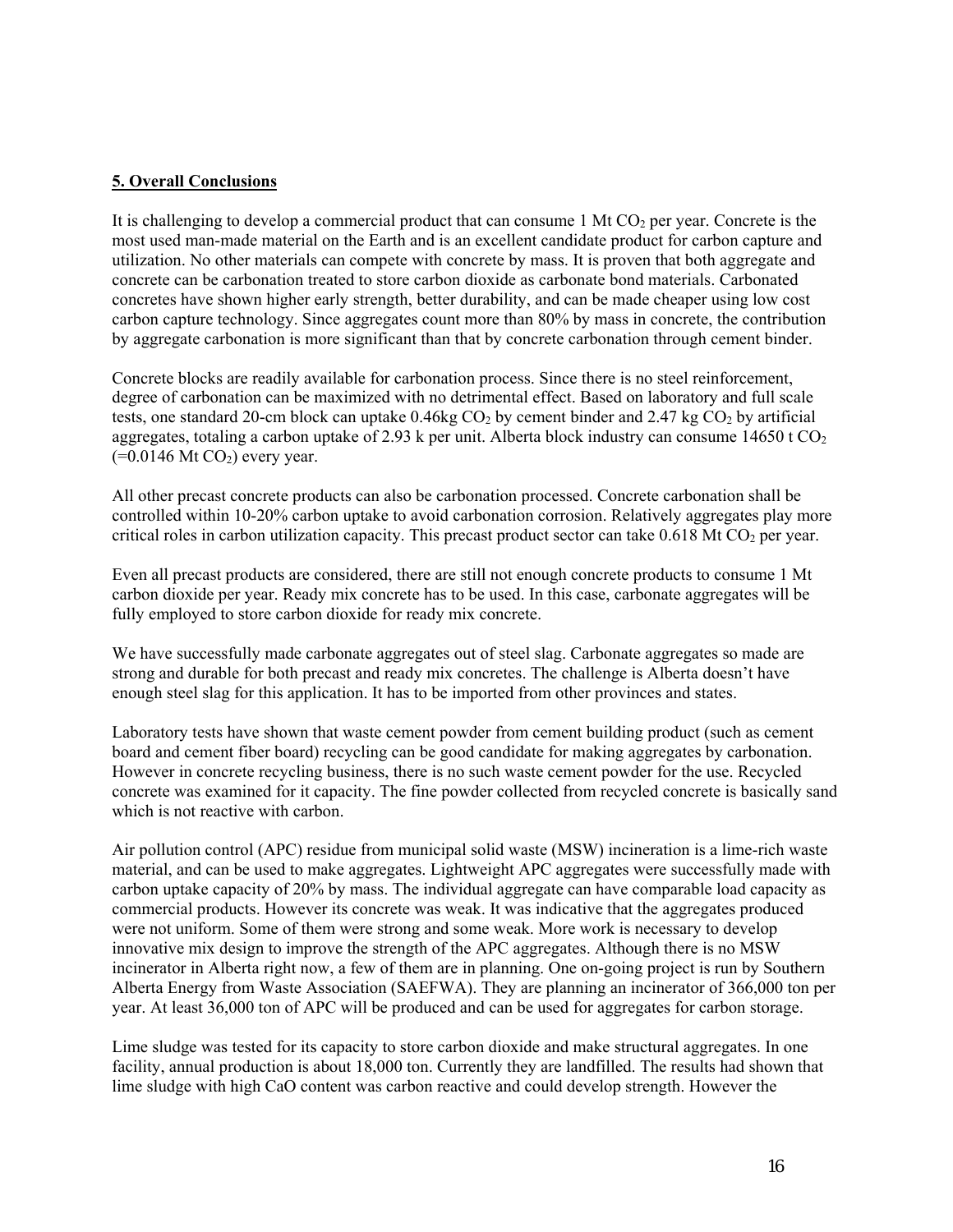reactivity was weak and the strength was not enough for structural aggregate application. Innovative process is needed to make lime sludge more reactive.

This project is special in that carbon capture is also included. 40% budget was used to develop low cost carbon dioxide for concrete uses. Although it is not required by this Round One innovative carbon uses project, it is believed that low cost  $CO<sub>2</sub>$  is essential for carbon utilization in concrete production. 3H selfconcentrating absorption technology was optimized to reduce the energy cost including the utilization of residual heat from hot flue gas for regeneration. The energy consumption for 3H technology is in the range of 1-1.2 GJ/t CO<sub>2</sub> captured. It is lower than 1.5-1.6 GJ/t CO<sub>2</sub> which was claimed by other company. Using the same calculation method by other company, 3H technology can recover high purity  $CO<sub>2</sub>$  at about \$10-20 per ton. For \$20/ton  $CO<sub>2</sub>$ , it is equivalent to \$0.02/kg. If one 20-cm block can uptake 0.4 kg  $CO<sub>2</sub>$  by carbonation curing of cement binder, the cost is about \$0.008 per block, which is much cheaper than the steam curing (\$0.05-0.1/block).

An integrated system was designed and cost analysis was performed by 3H Company. Integrated system will connect  $CO_2$  capture to  $CO_2$  utilization on the same site so that the compression and transportation of gas can be avoided. With residual heat utilization, the capital cost for the equipment was only \$300,000 for daily capacity of 2 ton  $CO<sub>2</sub>$ . This is an excellent case study for CCEMC Round Two pilot tests.

# **6. Scientific Achievements**

### *Peer review journal publications:*

- 1. Zhang, Duo and Shao, Y. (2016), "Early age carbonation curing for precast reinforced concretes", Construction and Building Materials, 113, 134-143
- 2. Zhang, Duo, Cai, X and Shao, Y. (2016), "Carbonation curing of precast fly ash concrete", ASCE J of Materials in Civil Engineering, accepted, DOI: 10.1061/(ASCE)MT.1943-15 5533.0001649.
- 3. Zhang, Duo and Shao, Y. (2016), "Effect of early carbonation curing on chloride penetration and weathering carbonation in concrete", submitted to Construction and Building Materials, March.
- 4. Zhang, Duo and Shao, Y. (2016), "Pore structure of cementitious pastes subject to carbonation curing and its effect on concrete performance", submitted to Cement and Concrete Research, February
- 5. Zhang, S., Ghouleh, Z. and shao Y. (2016), "Effect of carbonation cuing on efflorescence formation in concrete", to be submitted to Journal of Materials in Civil Engineering.
- 6. Lerigoleur, E., Ghouleh, Z. and Shao, Y. (2016), "Carbonation reaction vs pozzolanic reaction in concrete masonry blocks", to be submitted to ACI Materials Journal.
- 7. Liu, T., Zhang, D. and Shao, Y. (2016), "Effect of early carbonation on carbonation depth in concrete subject to weathering carbonation", to be submitted to Construction and Building Materials

# *Patent on steel slag carbonation*

• Shao, Y, Mahoutian, M., Ghouleh, Z. (2015) "Carbonate-bonded construction products from steelmaking residues and method for making the same", US Provisional patent 61/968,991, and Patent Cooperation Treaty (PCT) international patent application, date filed: March 23, 2015.

# *Thesis:*

- 1. Zhang, S. (2016), M. Eng. Thesis, Effect of carbonation curing on the efflorescence formation in concrete
- 2. Liu, T. (2016), M Eng. thesis, Effect of early carbonation on concrete resistance to weathering carbonation
- 3. Zhang, D. (2016), PhD thesis, Performance Evaluation of Precast Reinforced Concrete after Early-Age Carbonation Curing